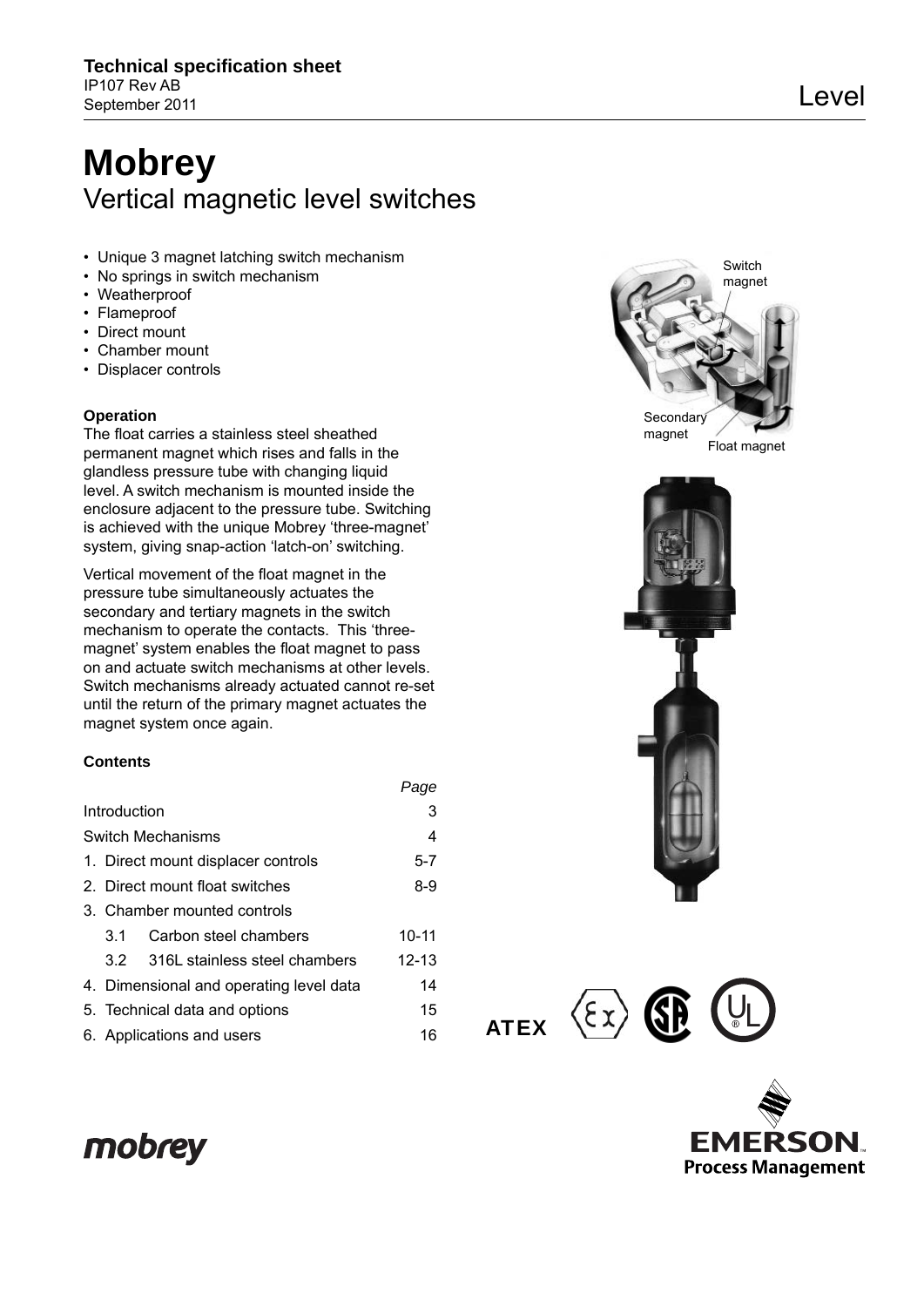

### **Introduction**

Whether you require a switch for critical area applications or just general purpose control, the extensive range of Mobrey switches ensures that we will always have a solution to your particular problem.

A choice of carbon steel chambers is available, or for more vigorous applications we supply a series of 316 stainless steel chambers. A variety of tank and process connections is available to make installation simple and economic. This gives you the choice to meet your application in keeping with your budget.

Mobrey vertical magnetic level switches for industrial and process control use have been available for over 20 years and have been steadily gaining a reputation for quality and reliability.

Based on the industry standard boiler water level controls these controls employ the same three magnet switch mechanism for snap-action latching switching.

The design of this unique switch mechanism overcomes all the inherent problems of mercury tubes and micro switches. Even under severe vibration conditions there are no springs to cause contact bounce, hover, or even failure. The snap action magnets give positive stable latching time after time after time.

There are two switching functions available : 2 x SPST (SPCO) switching or DPDT (DPCO) switching, and each comes in four variants :-

- General purpose use with silver cadmium oxide contacts for long life.
- Low power circuit with gold plated contacts for use in low current/voltage applications such as I.S. circuits.
- High power circuits giving up to 10A switching capability.
- Hermetically sealed for the ultimate in reliability - sealed for life.

When controls are required to operate in extreme conditions, the unique Mobrey hermetically sealed switch provides dependable life long operation that you can rely on. With all its moving parts and contacts completely enclosed, this genuine hermetically sealed switch is suitable for use in corrosive atmospheres and low temperature environments.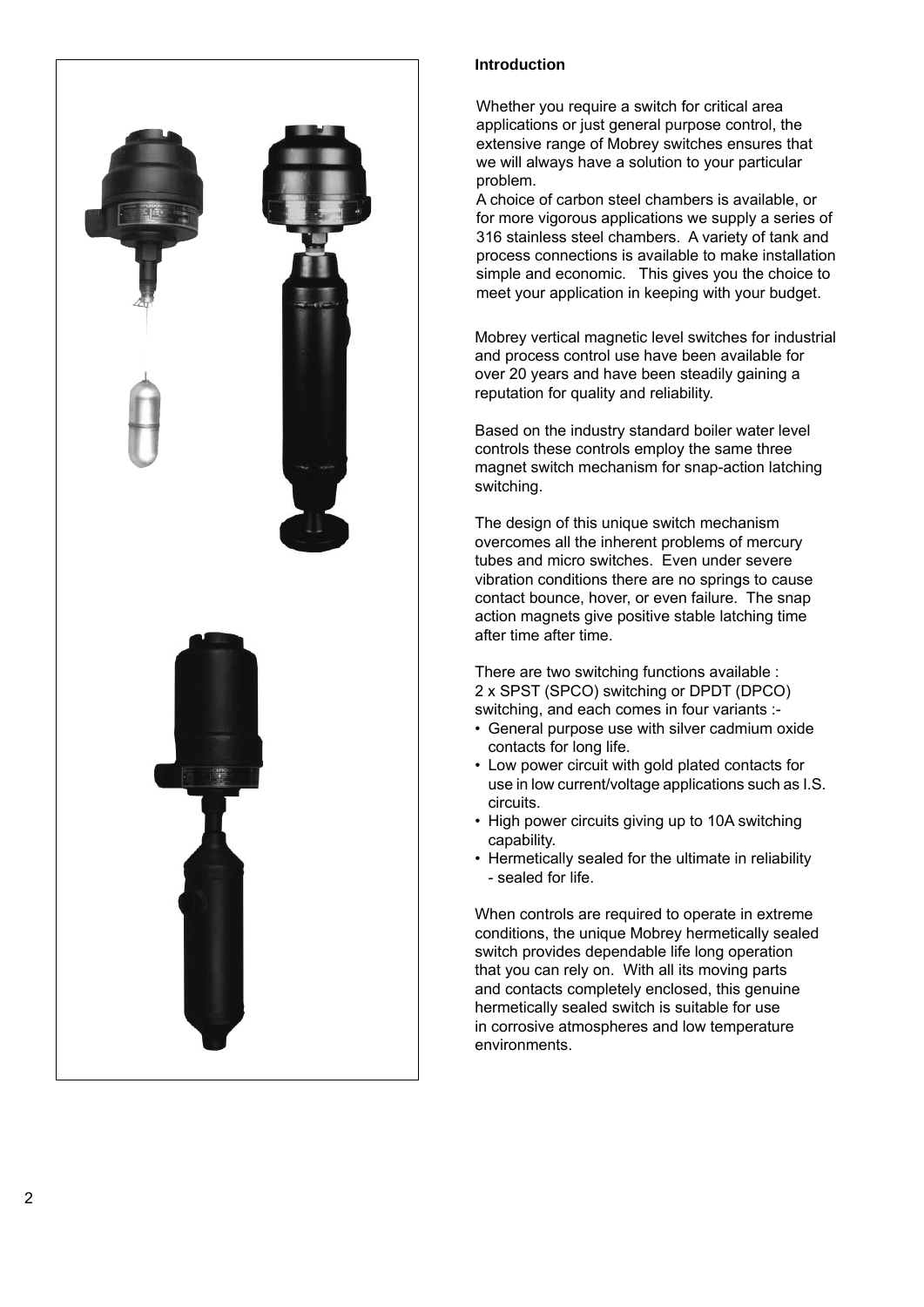### **Features**

- Relevant chambers are supplied CE marked and fully compliant with the Pressure Equipment Directive (97/23/EC)
- Unique switching mechanism totally reliable
- No springs in switch mechanism positive snap action switching
- Vibration resistant eliminates spurious trips
- Multi-switching models cost effective control
- Genuine hermetically sealed switch option totally safe and secure
- Extensive range of chambers suitable for most applications
- Designed to ASME B31.3
- Weld procedures approved to EN ISO 15614-1 and ASME IX
- Welders approved to EN 287-1
- Material certification to EN 10204, 3.1
- Materials to ASTM and B.S. Standards

### **Approvals**

Underwriters Laboratories (UL) Approval Explosion Proof for Class I, Div 1, Groups B, C & D Class II, Div 1, Groups E, F & G

General Area, Weatherproof type NEMA 4

Canadian Standards Association (CSA) Approval Explosion Proof for Class 1, Groups B, C & D

General Area, Weatherproof to NEMA 4

ATEX Approval Flame Proof ATEX II 1/2G, EExd IIC T6 (-50°C≤Ta≤60°C)

### **Intrinsically Safe Use**

For use in intrinsically safe circuits, gold plated switch contacts are recommended (see page 4). Users are reminded that it is their responsibility to obtain the necessary system approval and licences for such circuits.

### EN ISO 9001 : 2000

Mobrey Ltd. has been assessed and approved by Lloyds Register Quality Assurance against BS EN 9001 : 2000 for the design, development, assembly and re-calibration of precision instruments and systems for the measurement and indication of electrical signals, gas and liquid density, viscosity, pressure, level, flow and water/steam systems.



*Section through type H4 switch mechanism*



*Hermetically sealed switch mechanism*

### **Quality Assurance**

With over 20 years worldwide experience in the major power, nuclear and petro-chemical industries, Mobrey Measurement is able to accommodate testing, surveying and documentation requirements as specified at the time of order. Inspection by customers or nominated inspection agencies can be arranged.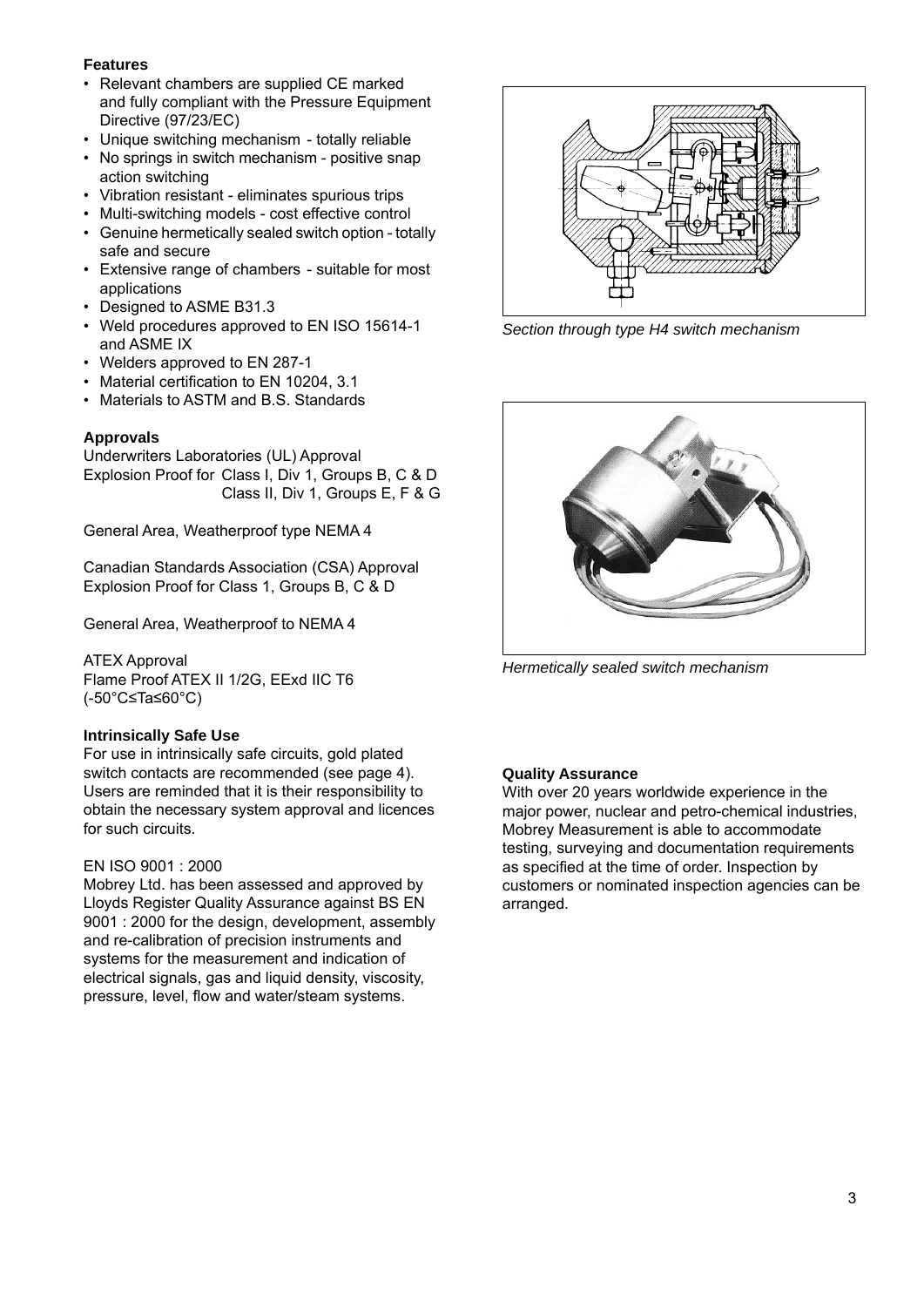### **Mobrey switch mechanisms**





Note: For DPDT operation, installer must common any one pair of A and B wires in the terminal block for each of the two





Type D4, D8: General purpose switch mechanism. Type D4U, D8U: General purpose switch mechanism for UL & CSA Type X4, X8: High current switch mechanism. Type P4, P8: Switch mechanism with gold plated contacts for use in low power or intrinsically safe circuits. Type H4, H8: Hermetically sealed mechanism with gold plated contacts. All moving parts and contacts enclosed is an inert gas filled stainless steel enclosure. Suitable for use in low temperatures, contaminated atmospheres and intrinsically safe circuits.

#### **Electrical rating**

| AC max. values                  |              |                 |      |       |      |                |       |            |      |  |  |  |  |
|---------------------------------|--------------|-----------------|------|-------|------|----------------|-------|------------|------|--|--|--|--|
| Type                            | Temp         | Low             |      |       |      | DC max. values |       |            |      |  |  |  |  |
|                                 | wetside temp |                 |      |       |      |                |       | <b>Res</b> | Ind  |  |  |  |  |
|                                 | °С           | <b>use</b>      | VA   | Volts | Amps | <b>Watts</b>   | Volts | amps       | amps |  |  |  |  |
| D <sub>4</sub> . D <sub>8</sub> | 400          | No.             | 2000 | 440   | 5    | 50             | 250   | 5          | 0.5  |  |  |  |  |
| D4U, D8U                        | 400          | No              | 2000 | 440   | 5    | 50             | 250   | 5          | 0.5  |  |  |  |  |
| X4, X8                          | 250          | <b>No</b>       | 2000 | 440   | 10   | 50             | 250   | 10         | 0.5  |  |  |  |  |
| P4, P8                          | 400          | <b>No</b>       | 6    | 250   | 0.25 | 3.6            | 250   | 0.25       | 0.1  |  |  |  |  |
| H4, H8                          | 250          | $-50^{\circ}$ C | 2000 | 440   | 5    | 50             | 250   | 5          | 0.5  |  |  |  |  |

Each switch mechanism has flying leads which are factory wired to ceramic terminal blocks fixed in the switch enclosure.

#### **Warning**

Gold plating on the contacts of P4 and P8 switch mechanisms may be permanently damaged if the mechanisms are used to switch circuits with values greater than those shown above.

Switches must not be used for the direct starting of motors. Contacts should be wired in series with the operating coils of relays, contactor starters or solenoid valves and fused separately.

#### **Weatherprooof NEMA 4 / IP66.**

Aluminium alloy based/drawn steel cover. Type R4N: Fixed switch Type S4N: 94mm switch adjustment Type L4N: 194mm switch adjustment

#### **Flameproof & Explosion Proof (Weatherproof NEMA 4 / IP66)**

Aluminium alloy base and cover "A" Cast iron base and cover "I"

Type R7A/R7I: Fixed switch Type S7A/S7I: 94mm switch adjustment

### **Conduit entries**

Enclosures supplied with four contact switch mechanisms have a single 1" NPT conduit entry.

Enclosures supplied with eight contact switch mechanisms have  $2 \times 1$ " NPT conduit entries.

**Tube and Unions:** 316 stainless steel throughout. Welded construction with additional swaging technique to ensure maximum integrity. Individually pressure tested to 150 bar (operating pressure will be limited by float or flange specified).

Paint Finish: Black stove paint. Epoxy paint finishes available on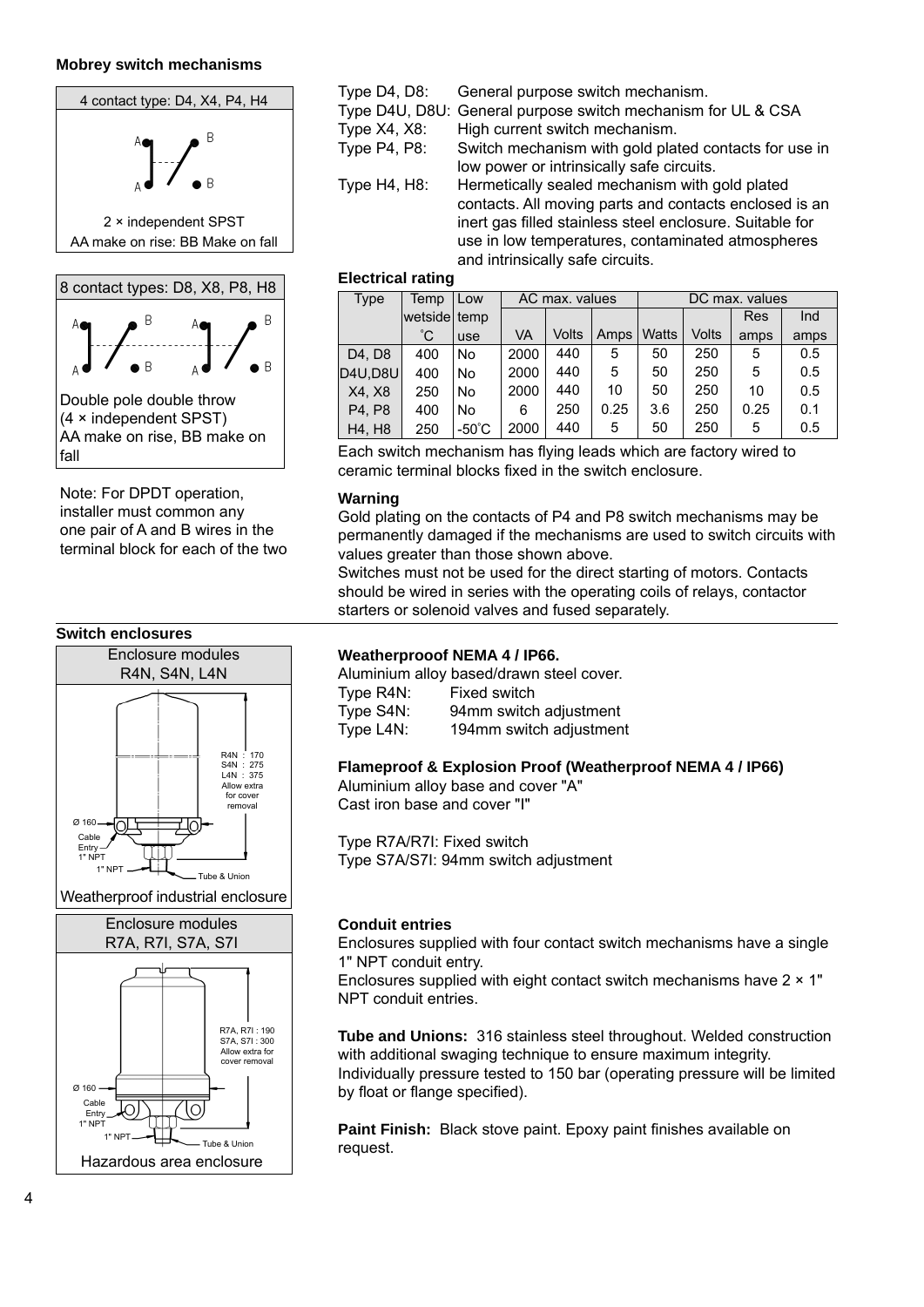### **1.0 Direct mount displacer controls**

Mobrey displacer operated controls are ideal for sump application and other top mounting duties such as low level alarm in deep tanks. Their principle of operation also makes them suitable, in a modified form, for very high pressure or low S.G. applications.

The four most popular displacer arrangements are shown in this schematic diagram, which covers most of the likely applications. However, should you have a different requirement, we would be pleased to quote a model for your particular application.

### **Principle of operation**

The displacer element, made of 316 stainless steel, is suspended on a stainless steel cable from a spring. The element is always heavier than its equivalent volume of the liquid in which it is to operate, and so will extend the tension spring at all times. In free air, the spring will be extended to a known length, controlled by a mechanical stop to prevent overstressing. Fixed to the spring is the float rod and magnet assembly, free to move up and down as the spring extends or contracts, and outside the pressure tube in the usual manner is the switch mechanism.

As liquid rises to cover the displacer element, a bouyancy force is created equal to the weight of the liquid displaced. This force in effect is seen by the spring as a reduction in weight, causing the spring to contract, hence moving the magnet upwards inside the pressure tube and actuating the switch mechanism. On a falling liquid level, the displacer element is uncovered and the spring sees an increasing effective weight, causing the spring to extend and move the magnet to re-set the switch mechanism (Fig i and v).

This simple principle can be refined to operate a single switch over a very wide differential by providing the buoyancy force from two elements instead of just one (Fig ii).

Two switch models are available for either two alarm duty with two narrow differentials (Fig iii) or for pump control/alarm duty with appropriate differentials (Fig iv).

In all cases, because the elements are suspended on a cable, switching or control levels can be several metres below the mounting flange, and are fully field











adjustable by re-setting the elements on the cable.



Displacer control

Fig v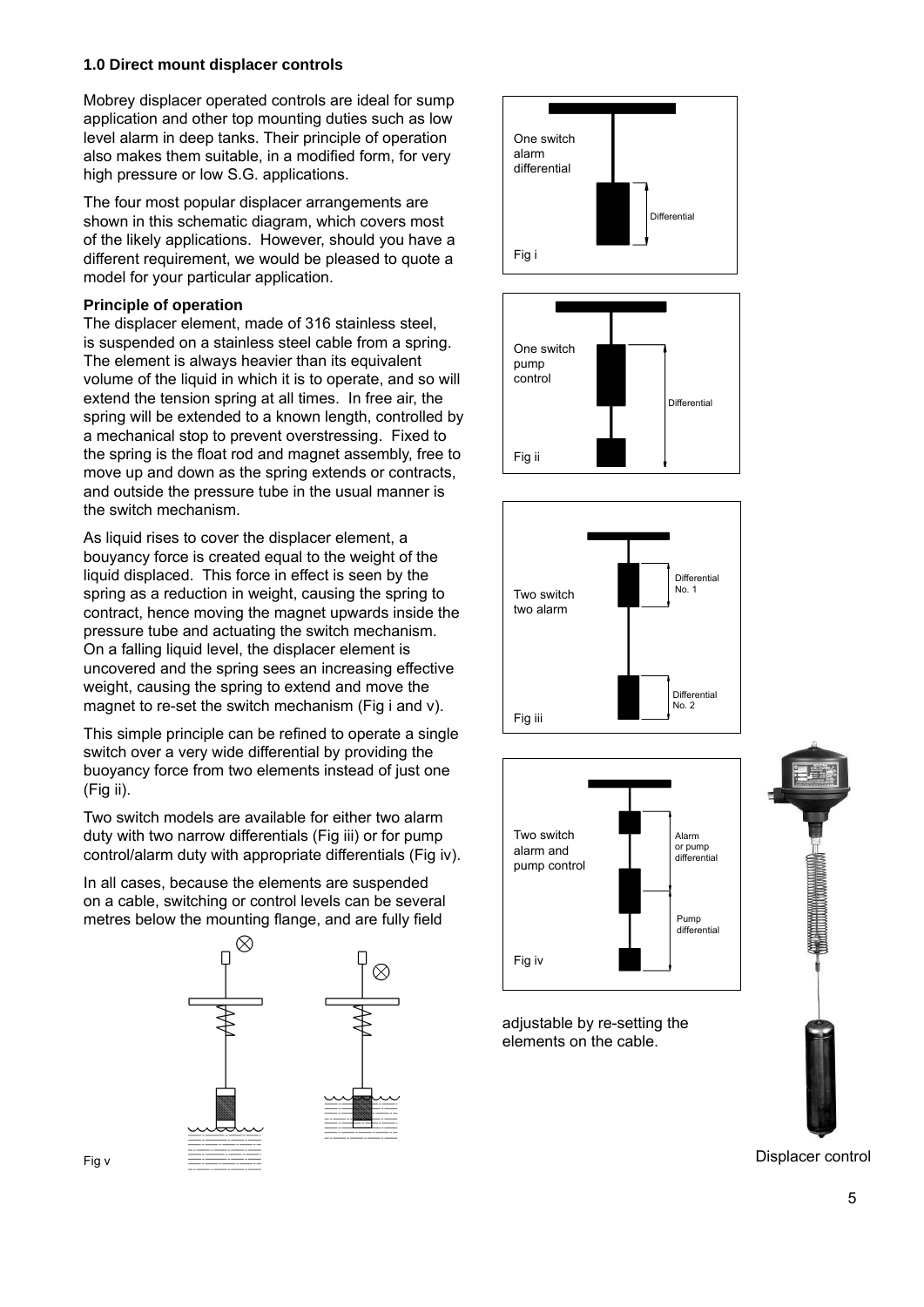### **Displacer controls: ordering information**

| Code           |              |              |      | Displacer operated alarm and pump control switches<br>Direct mount: Displacer controls Note 1 |              |                  |                  |                                                                                                                                    |                                                                  |                                                    |                              |  |                           |                 |                                |                  |                         |                   |     |
|----------------|--------------|--------------|------|-----------------------------------------------------------------------------------------------|--------------|------------------|------------------|------------------------------------------------------------------------------------------------------------------------------------|------------------------------------------------------------------|----------------------------------------------------|------------------------------|--|---------------------------|-----------------|--------------------------------|------------------|-------------------------|-------------------|-----|
| $\overline{D}$ |              |              |      |                                                                                               |              |                  |                  |                                                                                                                                    |                                                                  |                                                    |                              |  |                           |                 |                                |                  |                         |                   |     |
|                |              |              |      | Code   Material of mounting flange                                                            |              |                  |                  |                                                                                                                                    |                                                                  |                                                    |                              |  |                           |                 |                                |                  |                         |                   |     |
|                | С            |              |      |                                                                                               |              |                  |                  | Carbon steel. ASTM A105 (For use +300°C to -10°C)                                                                                  |                                                                  |                                                    |                              |  |                           |                 |                                |                  |                         |                   |     |
|                | $\mathsf{S}$ |              |      |                                                                                               |              |                  |                  |                                                                                                                                    | 316L stainless steel. ASTM A182: F316L (For use +300°C to -50°C) |                                                    |                              |  |                           |                 |                                |                  |                         |                   |     |
|                |              |              | Code |                                                                                               |              |                  |                  | Displacer function and specification                                                                                               |                                                                  |                                                    |                              |  |                           |                 |                                |                  |                         |                   |     |
|                |              |              |      | Function                                                                                      |              | Elements         |                  | Material of                                                                                                                        |                                                                  |                                                    | S.G. Range                   |  |                           |                 | Operating                      |                  |                         | Max. pres.        |     |
|                |              |              | 11D  | One switch                                                                                    |              | 316 S.S.         |                  | Trim                                                                                                                               | Spring                                                           |                                                    | 4 Contact $ $<br>$0.6 - 1.2$ |  | 8 Contact<br>$0.75 - 1.2$ |                 | temp. range<br>-50°C to +300°C |                  |                         | $20^{\circ}$ C    |     |
|                |              |              |      | narrow diff.                                                                                  |              |                  |                  |                                                                                                                                    |                                                                  |                                                    |                              |  |                           |                 |                                |                  |                         |                   |     |
|                |              |              | 12D  | One switch                                                                                    |              | 316 S.S.         |                  | 316                                                                                                                                |                                                                  |                                                    | $0.5 - 1.2$                  |  | $0.75 - 1.2$              |                 | -50°C to +300°C                |                  |                         |                   |     |
|                |              |              |      | wide diff.                                                                                    |              |                  |                  | <b>Stainless</b>                                                                                                                   | Nimonic                                                          |                                                    |                              |  |                           |                 |                                |                  |                         | 102               |     |
|                |              |              | 13D  | Two switch                                                                                    |              | 316 S.S.         |                  | Steel                                                                                                                              | 90                                                               |                                                    | $0.6 - 1.2$                  |  | $0.8 - 1.2$               |                 | -50°C to +300°C                |                  |                         | bar               |     |
|                |              |              |      | 2 wide diff.                                                                                  |              |                  |                  |                                                                                                                                    |                                                                  |                                                    |                              |  |                           |                 |                                |                  |                         |                   |     |
|                |              |              | 18D  | Two switch                                                                                    |              | 316 S.S.         |                  |                                                                                                                                    |                                                                  |                                                    | $0.6 - 1.2$                  |  | $0.8 - 1.2$               |                 | -50°C to +300°C                |                  |                         |                   |     |
|                |              |              |      | 2 normal diff.                                                                                |              |                  |                  |                                                                                                                                    |                                                                  |                                                    |                              |  |                           |                 |                                |                  |                         |                   |     |
|                |              |              |      | Code                                                                                          |              | Switch enclosure |                  |                                                                                                                                    |                                                                  |                                                    |                              |  |                           |                 |                                |                  |                         |                   |     |
|                |              |              |      |                                                                                               |              |                  |                  | Material of                                                                                                                        |                                                                  |                                                    | Material of                  |  |                           | Switch          |                                |                  | Max. no. of switch      |                   |     |
|                |              |              |      |                                                                                               |              | Duty             |                  | <b>Base</b>                                                                                                                        | Cover                                                            |                                                    | wetted parts                 |  |                           |                 | adjustment                     |                  |                         | mechanisms        |     |
|                |              |              |      | S <sub>4</sub> N                                                                              |              | Weather proof    |                  | Aluminium                                                                                                                          | Drawn                                                            |                                                    |                              |  |                           |                 | Adjust                         |                  |                         |                   |     |
|                |              |              |      | S7A                                                                                           |              |                  |                  | alloy Note 2                                                                                                                       | steel                                                            |                                                    |                              |  |                           |                 | switching point                |                  |                         |                   |     |
|                |              |              |      |                                                                                               |              | Flame proof<br>& |                  | Aluminium<br>alloy Note 2                                                                                                          | Aluminium<br>alloy                                               |                                                    | 316<br>stainless             |  |                           | by moving       | displacer elements             |                  |                         | $\overline{2}$    |     |
|                |              |              |      | S7I                                                                                           |              | Explosion proof  |                  | Cast iron                                                                                                                          | Cast iron                                                        |                                                    | steel                        |  |                           | on cable        |                                |                  |                         |                   |     |
|                |              |              |      |                                                                                               |              | Code Approvals   |                  |                                                                                                                                    |                                                                  |                                                    |                              |  |                           |                 |                                |                  |                         |                   |     |
|                |              |              |      |                                                                                               | U            |                  |                  | <b>UL Explosion Proof</b>                                                                                                          |                                                                  |                                                    |                              |  |                           |                 |                                |                  |                         |                   |     |
|                |              |              |      |                                                                                               | С            |                  |                  | <b>CSA Explosion Proof</b>                                                                                                         |                                                                  |                                                    |                              |  |                           |                 |                                |                  |                         |                   |     |
|                |              |              |      |                                                                                               | $\mathsf{N}$ |                  |                  |                                                                                                                                    |                                                                  |                                                    |                              |  |                           |                 |                                |                  |                         |                   |     |
|                |              |              |      |                                                                                               |              |                  |                  | UL & CSA General Area, Weatherproof type NEMA 4<br>ATEX Flameproof & Weatherproof IP66 depending on switch enclosure (leave blank) |                                                                  |                                                    |                              |  |                           |                 |                                |                  |                         |                   |     |
|                |              |              |      |                                                                                               |              |                  |                  |                                                                                                                                    | Code   Number of switch mechanisms                               |                                                    |                              |  |                           |                 |                                |                  |                         |                   |     |
|                |              |              |      |                                                                                               |              | 1                |                  |                                                                                                                                    | Specify 1 for single switch models 11D, 12D                      |                                                    |                              |  |                           |                 |                                |                  |                         |                   |     |
|                |              |              |      |                                                                                               |              | $\overline{2}$   |                  |                                                                                                                                    | Specify 2 for two switch models 13D, 18D                         |                                                    |                              |  |                           |                 |                                |                  |                         |                   |     |
|                |              |              |      |                                                                                               |              |                  | Code             |                                                                                                                                    | Type of switch mechanism                                         |                                                    |                              |  |                           |                 |                                |                  |                         |                   |     |
|                |              |              |      |                                                                                               |              |                  |                  |                                                                                                                                    |                                                                  | Switch mechanism   Max. wetside   A.C. max. values |                              |  |                           |                 |                                | D.C. max. values |                         |                   |     |
|                |              |              |      |                                                                                               |              |                  |                  |                                                                                                                                    | duty                                                             |                                                    | temperature Volts Amps VA    |  |                           |                 |                                |                  | VoltsRes. Illnd. IWatts |                   |     |
|                |              |              |      |                                                                                               |              |                  |                  |                                                                                                                                    | 4 Contact: 2 × SPST                                              |                                                    |                              |  |                           |                 |                                |                  |                         |                   |     |
|                |              |              |      |                                                                                               |              |                  | D <sub>4</sub>   |                                                                                                                                    | General purpose                                                  |                                                    | $300^{\circ}$ C              |  | 440                       | 5               | 2000                           | 250              | 5                       | 0.5               | 50  |
|                |              |              |      |                                                                                               |              |                  | D <sub>4</sub> U |                                                                                                                                    | Gen. purpose for UL                                              |                                                    | 300°C                        |  | 400                       | 5               | 2000                           | 250              | 5                       | 0.5               | 50  |
|                |              |              |      |                                                                                               |              |                  |                  | & CSA                                                                                                                              |                                                                  |                                                    |                              |  |                           |                 |                                |                  |                         |                   |     |
|                |              |              |      |                                                                                               |              |                  | P <sub>4</sub>   |                                                                                                                                    | Low power circuits                                               |                                                    | 300°C                        |  | 250                       | 0.25            | 6                              | 250              | 0.25                    | 0.1               | 3.6 |
|                |              |              |      |                                                                                               |              |                  | X4               |                                                                                                                                    | High power circuits                                              |                                                    | 250°C                        |  | 440                       | 10              | 2000                           | 250              | 10                      | 0.5<br>0.5        | 50  |
|                |              |              |      |                                                                                               |              |                  | H4               |                                                                                                                                    | <b>Hermetically sealed</b><br>8 Contact: DPDT                    |                                                    | 250°C                        |  | 440                       | $5\overline{)}$ | 2000 250                       |                  | 5                       |                   | 50  |
|                |              |              |      |                                                                                               |              |                  | D <sub>8</sub>   |                                                                                                                                    | General purpose                                                  |                                                    | 300°C                        |  | 440                       | 5               | 2000                           | 250              | 5                       | 0.5               | 50  |
|                |              |              |      |                                                                                               |              |                  | D <sub>8U</sub>  |                                                                                                                                    | Gen. purpose for UL                                              |                                                    | 300°C                        |  | 440                       | 5               | 2000                           | 250              | 5                       | 0.5               | 50  |
|                |              |              |      |                                                                                               |              |                  |                  | & CSA                                                                                                                              |                                                                  |                                                    |                              |  |                           |                 |                                |                  |                         |                   |     |
|                |              |              |      |                                                                                               |              |                  | P <sub>8</sub>   |                                                                                                                                    | Low power circuits                                               |                                                    | $300^{\circ}$ C              |  | 250                       | 0.25            | 6                              | 250              | 0.25                    | 0.1               | 3.6 |
|                |              |              |      |                                                                                               |              |                  | X <sub>8</sub>   |                                                                                                                                    | High power circuits                                              |                                                    | 250°C                        |  | 440                       | 10              | 2000                           | 250              | 10                      | 0.5               | 50  |
|                |              |              |      |                                                                                               |              |                  | H <sub>8</sub>   |                                                                                                                                    | Hermetically sealed                                              |                                                    | 250°C                        |  | 440                       | 5               | 2000                           | 250              | 5                       | 0.5               | 50  |
|                |              |              |      |                                                                                               |              |                  |                  | Code                                                                                                                               | Mounting arrangement                                             |                                                    |                              |  |                           |                 |                                |                  |                         |                   |     |
|                |              |              |      |                                                                                               |              |                  |                  | $\mathbf 0$                                                                                                                        | 1" N.P.T. Thread: 316 stainless steel standard                   |                                                    |                              |  |                           |                 |                                |                  |                         | These are our     |     |
|                |              |              |      |                                                                                               |              |                  |                  | 60                                                                                                                                 | 3" Class 150 RF                                                  |                                                    |                              |  |                           |                 |                                |                  |                         | stocked flanges.  |     |
|                |              |              |      |                                                                                               |              |                  |                  | 61                                                                                                                                 | 3" Class 300 RF                                                  |                                                    |                              |  |                           |                 |                                |                  |                         | Other flange      |     |
|                |              |              |      |                                                                                               |              |                  |                  | 62                                                                                                                                 | 3" Class 600 RF                                                  |                                                    |                              |  |                           |                 |                                |                  |                         | sizes and ratings |     |
|                |              |              |      |                                                                                               |              |                  |                  | 65                                                                                                                                 | 4" Class 150 RF                                                  |                                                    |                              |  |                           |                 |                                |                  |                         | are available     |     |
|                |              |              |      |                                                                                               |              |                  |                  | 66                                                                                                                                 | 4" Class 300 RF                                                  |                                                    |                              |  |                           |                 |                                |                  | on                      |                   |     |
|                |              |              |      |                                                                                               |              |                  |                  | 67                                                                                                                                 | 4" Class 600 RF                                                  |                                                    |                              |  |                           |                 |                                |                  | request.                |                   |     |
|                |              |              |      |                                                                                               |              |                  |                  | ▼                                                                                                                                  |                                                                  |                                                    |                              |  |                           |                 |                                |                  |                         |                   |     |
| D              |              | $\mathsf{C}$ | 13D  | U<br>$\overline{2}$<br>$D4$ /<br>S7A<br>60<br>Typical ordering information                    |              |                  |                  |                                                                                                                                    |                                                                  |                                                    |                              |  |                           |                 |                                |                  |                         |                   |     |

Notes:

1. Supplied with 3m 316 stainless steel displacer cable as standard. Other lengths available on request.

2. Base material will be cast iron whenever 8 contact switches are specified

Customers must state operating pressure, temperature and specific gravity, together with function of each switch mechanism when ordering.

Due to component tolerances, dimensions DB, E and S given on page 7 are approximate and may vary on each control by up to 10mm. Setting the control to operate at the required level can be achieved on site by adjusting the element up or down on the cable as necessary.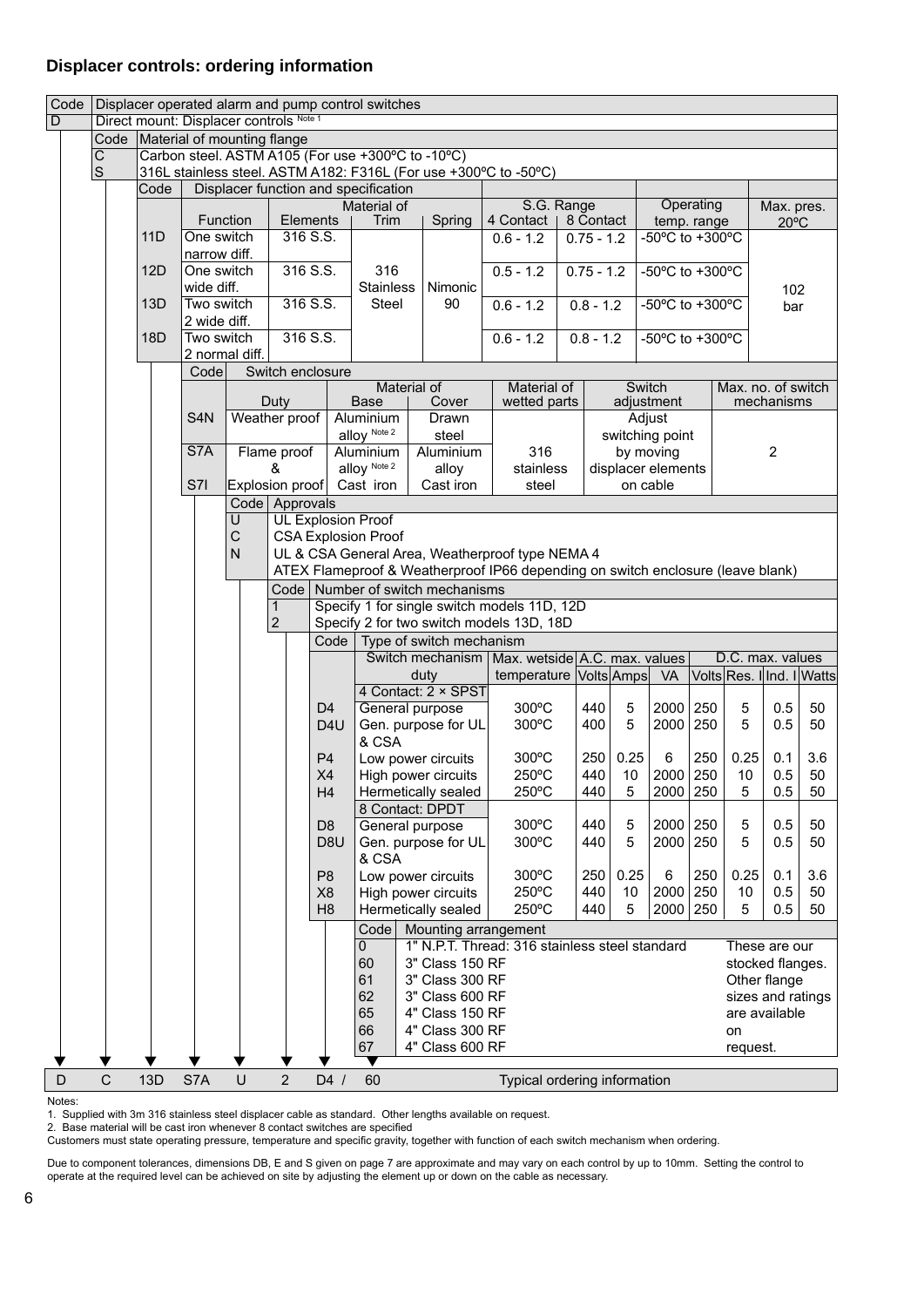### **Displacer types and dimensional details**

### **Single switch narrow differential: 11D**

Specify for alarm duty. Switching level can be changed by simply moving the displacer up or down the cable.



### **11D St. Steel :**  $A = 216$   $\varnothing = 60.3$

| Switch D4 P4 X4 H4 D8 P8 X8 H8                                          |                          |  |     |  |  |
|-------------------------------------------------------------------------|--------------------------|--|-----|--|--|
| types D4U                                                               |                          |  | D8U |  |  |
| S.G. 0.6 0.75 1.0 1.2 0.75 1.0 1.2<br>S min 315 335 365 380 275 320 340 |                          |  |     |  |  |
|                                                                         |                          |  |     |  |  |
|                                                                         | E 90 70 60 55 135 105 90 |  |     |  |  |

- S min = Adjustable distance to upper switching level.
- $E \text{ min} = Differential$
- $DB = Minimum dead$  band

### **Two switch 2 narrow differentials: 18D**

The displacers are positioned to form two elements of similar lengths, such that two alarm points may be given. This arrangement is typical of sump application.



#### **18D St. Steel:**  $A = 216$   $\varnothing = 60.3$

| $\vert$ Switch $\vert$ D4 P4 X4 H4 D8 P8 X8 H8       |     |  |                 |  |      |
|------------------------------------------------------|-----|--|-----------------|--|------|
| types                                                | D4U |  | D <sub>8U</sub> |  |      |
| $\vert$ S.G. $\vert$ 0.6 0.8 1.0 1.2 $\vert$ 0.8 1.0 |     |  |                 |  | 1.2  |
| Smin 390 385 375 365 355 350                         |     |  |                 |  | 345  |
| E min   90 70 60 55   135 105                        |     |  |                 |  | - 90 |
| Dead band 200 230 255 310 165 215 250                |     |  |                 |  |      |

### **Single switch wide differential: 12D**

The two displacer elements are positioned at any point on the cable to correspond to the switching levels required. When the liquid level drops to the lower displacer the switch is actuated and starts (or stops) a pump; when the liquid rises to the upper displacer the switch is again actuated to stop (or start) the pump.



#### **12D St. Steel:**  $A = 216$   $\varnothing = 60.3$

| Switch D4 P4 X4 H4 D8 P8 X8 H8                           |  |  |     |  |  |
|----------------------------------------------------------|--|--|-----|--|--|
| types $D4U$                                              |  |  | D8U |  |  |
|                                                          |  |  |     |  |  |
| $\vert$ S min 415 430 430 425 390 390 400 400            |  |  |     |  |  |
| $E \min   165 \t110 \t95 \t80   205 \t200 \t165 \t140  $ |  |  |     |  |  |

### **Two switch 2 wide differentials: 13D**

A pump is controlled between the middle and the lower pump displacers positioned on the cable at the required levels. Should the level rise to the upper displacer this actuates the upper alarm switch which remains actuated until the level drops to the middle displacer.

Alternatively, the upper switch could control a second pump.



### **13D St. Steel:** A = 152 B = 304  $\varnothing$  = 60.3

| Switch D4 P4 X4 H4 D8 P8 X8 H8    |  |  |                                              |         |     |
|-----------------------------------|--|--|----------------------------------------------|---------|-----|
| types   D4U                       |  |  | D <sub>8</sub> U                             |         |     |
|                                   |  |  | S.G. $\vert$ 0.6 0.8 1.0 1.2 $\vert$ 0.8 1.0 |         | 1.2 |
|                                   |  |  | S min 390 385 375 365 355 350                |         | 345 |
| E min   135 110 95 80             |  |  |                                              | 200 145 | 140 |
| Dead band 220 255 285 310 165 215 |  |  |                                              |         | 250 |

|                                                                          | Switch mechanisms                                                                                                                 | Switch enclosures                                                                                              |                                                                                                                                       |
|--------------------------------------------------------------------------|-----------------------------------------------------------------------------------------------------------------------------------|----------------------------------------------------------------------------------------------------------------|---------------------------------------------------------------------------------------------------------------------------------------|
| 4 Contact:                                                               | 8 Contact:                                                                                                                        | Weatherproof:                                                                                                  | Flameproof:                                                                                                                           |
| D4 D4U P4 X4 H4                                                          | D8 D8U P8 X8 H8                                                                                                                   | S <sub>4</sub> N                                                                                               | <b>S7A S7I</b>                                                                                                                        |
| Ae<br>A C<br>2 × independent SPST<br>AA make on rise:<br>BB Make on fall | В<br>A®<br>$\bullet$ $\theta$<br>Double pole double throw<br>$(4 \times independent SPST)$<br>AA make on rise,<br>BB make on fall | S4N: 275<br>Allow extra<br>for cover<br>removal<br>Ø 160<br>Cable<br>Entry<br>1" NPT<br>1" NPT<br>Tube & Union | S7A, S7I: 300<br>Allow extra<br>for cover<br>removal<br>$\varnothing$ 180 $\rightarrow$<br>Cable<br>entry<br>1" NPT<br>Tube and union |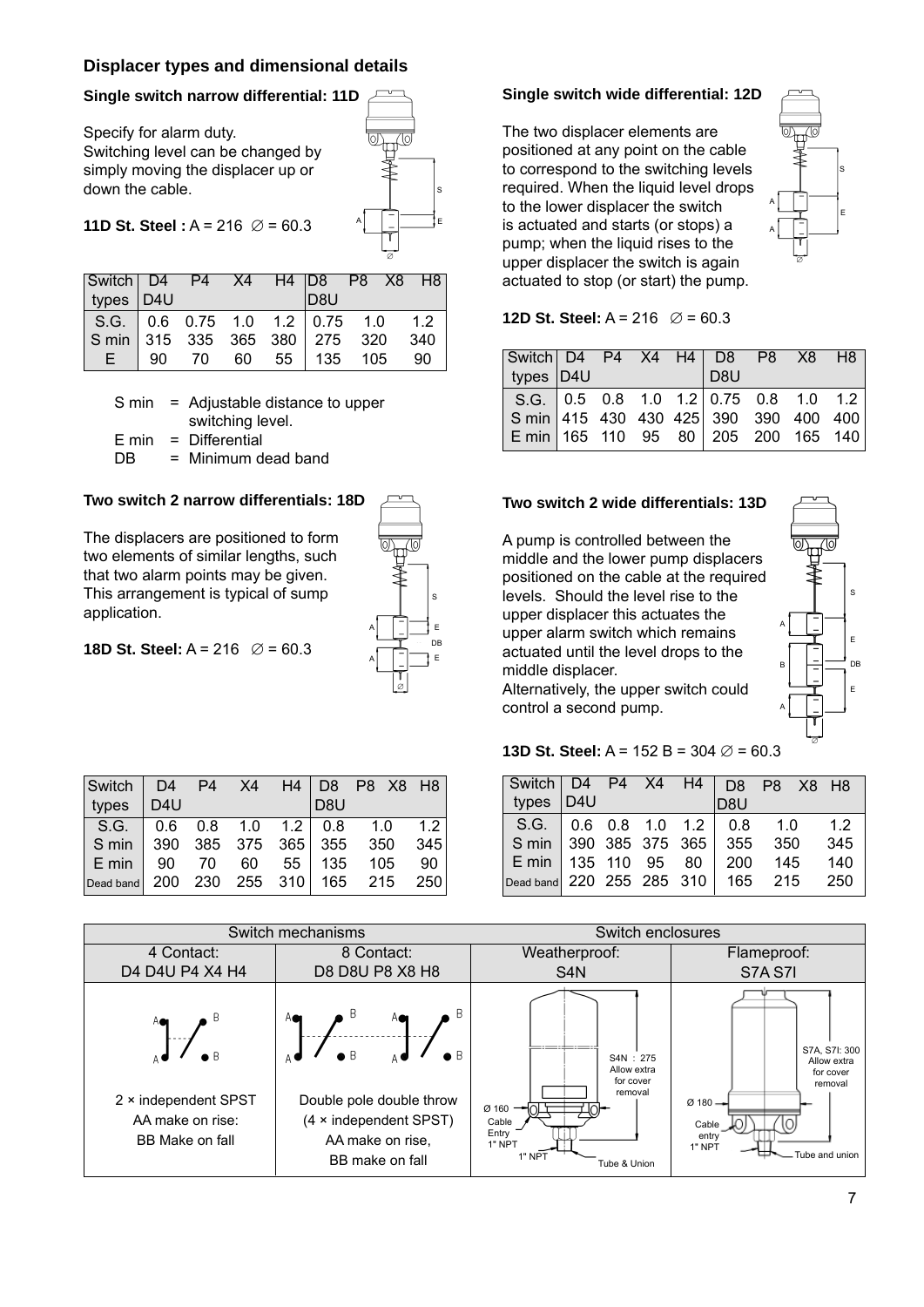## **2.0 Direct Mounting Float Switches: Ordering Information**

| Code           |                |            | Float operated alarm and pump control switches<br>Direct mount: Float switches |                |                             |                                                                                                                       |                          |                                                                       |          |                  |            |                       |               |              |                              |                      |           |
|----------------|----------------|------------|--------------------------------------------------------------------------------|----------------|-----------------------------|-----------------------------------------------------------------------------------------------------------------------|--------------------------|-----------------------------------------------------------------------|----------|------------------|------------|-----------------------|---------------|--------------|------------------------------|----------------------|-----------|
| $\overline{D}$ |                |            |                                                                                |                |                             |                                                                                                                       |                          |                                                                       |          |                  |            |                       |               |              |                              |                      |           |
|                | Code           |            |                                                                                |                | Material of mounting flange |                                                                                                                       |                          |                                                                       |          |                  |            |                       |               |              |                              |                      |           |
|                | С              |            |                                                                                |                |                             |                                                                                                                       |                          | Carbon steel ASTM A105 (for use + 400°C to -10°C)                     |          |                  |            |                       |               |              |                              |                      |           |
|                | $\mathbf S$    |            |                                                                                |                |                             |                                                                                                                       |                          | 316L stainless steel ASTM A182: F316L (for use + 400°C to -101°C)     |          |                  |            |                       |               |              |                              |                      |           |
|                |                |            | Code   Floats                                                                  |                |                             |                                                                                                                       |                          |                                                                       |          |                  |            |                       |               |              |                              |                      |           |
|                |                |            |                                                                                | Minimum        |                             |                                                                                                                       | Pressure rating (bar)    |                                                                       | Float    |                  | Matching   |                       |               |              | Matching                     |                      |           |
|                |                |            |                                                                                | S.G.           | $20^{\circ}$ C              |                                                                                                                       | $250^{\circ}$ C          | 400°C                                                                 | diameter |                  | enclosures |                       |               |              | mounting flanges             |                      |           |
|                |                | 11F        |                                                                                | 0.80<br>0.75   | 34.5<br>102.1               |                                                                                                                       | 22.5<br>66.3             | 20.0<br>59.2                                                          | 67<br>90 |                  | All models |                       |               |              |                              | 3" NB and larger     |           |
|                |                | 12F<br>13F |                                                                                | 0.65           | 51.1                        |                                                                                                                       | 33.2                     | 29.6                                                                  | 88       |                  |            |                       | 4" NB minimum |              |                              |                      |           |
|                |                | <b>14F</b> |                                                                                | 0.54           | 19.6                        |                                                                                                                       | 12.7                     | 11.3                                                                  | 88       |                  |            |                       |               |              |                              |                      |           |
|                |                |            | Code                                                                           |                | Switch Enclosure            |                                                                                                                       |                          |                                                                       |          |                  |            |                       |               |              |                              |                      |           |
|                |                |            |                                                                                |                |                             | Material                                                                                                              |                          | Material                                                              |          | Material of      |            | Switch                |               |              |                              | Max. no. of switches |           |
|                |                |            |                                                                                | Duty           |                             | of base                                                                                                               |                          | of cover                                                              |          | wetted parts     |            | adjustment            |               | 4 Contact    |                              | 8 Contact            |           |
|                |                |            | R <sub>4</sub> N                                                               |                | Weatherproof Aluminium      |                                                                                                                       |                          | Drawn                                                                 |          |                  |            | <b>None</b>           |               | 1            |                              |                      |           |
|                |                |            | S <sub>4</sub> N                                                               | IP66           |                             | alloy*                                                                                                                |                          | steel                                                                 |          |                  |            | 94mm                  |               | 4            |                              | $\overline{2}$       |           |
|                |                |            | L4N<br>R <sub>7</sub> A                                                        | Flameproof     |                             |                                                                                                                       | Aluminium                | Aluminium                                                             |          | 316<br>stainless |            | 194mm<br>None         |               | 6<br>1       |                              | 3<br>$\mathbf{1}$    |           |
|                |                |            | S7A                                                                            | &              |                             | alloy*                                                                                                                |                          | alloy                                                                 |          | steel            |            | 94mm                  |               | 4            |                              | $\overline{2}$       |           |
|                |                |            | R7I                                                                            | Explosion-     |                             |                                                                                                                       | $\overline{\text{Cast}}$ | Cast                                                                  |          |                  |            | None                  |               | $\mathbf{1}$ |                              | 1                    |           |
|                |                |            | S7I                                                                            | proof          |                             | iron                                                                                                                  |                          | iron                                                                  |          |                  |            | 94mm                  |               | 4            |                              | $\overline{2}$       |           |
|                |                |            |                                                                                |                | Code Approvals              |                                                                                                                       |                          |                                                                       |          |                  |            |                       |               |              |                              |                      |           |
|                |                |            |                                                                                | $\overline{U}$ | <b>UL Explosion Proof</b>   |                                                                                                                       |                          |                                                                       |          |                  |            |                       |               |              |                              |                      |           |
|                |                |            |                                                                                | $\mathsf C$    | <b>CSA Explosion Proof</b>  |                                                                                                                       |                          |                                                                       |          |                  |            |                       |               |              |                              |                      |           |
|                |                |            |                                                                                | $\mathsf{N}$   |                             |                                                                                                                       |                          | UL & CSA General Area, Weatherproof type NEMA 4                       |          |                  |            |                       |               |              |                              |                      |           |
|                |                |            |                                                                                |                |                             | ATEX Flameproof & Weatherproof IP66 depending on switch enclosure (leave blank)<br>Code   Number of switch mechanisms |                          |                                                                       |          |                  |            |                       |               |              |                              |                      |           |
|                |                |            |                                                                                |                | $1-6$                       |                                                                                                                       |                          | As required: see max. number allowable in switch enclosure data above |          |                  |            |                       |               |              |                              |                      |           |
|                |                |            |                                                                                |                |                             |                                                                                                                       |                          |                                                                       |          |                  |            |                       |               |              |                              |                      |           |
|                |                |            |                                                                                |                |                             | Code                                                                                                                  |                          | Type of switch mechanism<br>Switch mechanism                          |          | Max.             |            | AC max values         |               |              | DC max values                |                      |           |
|                |                |            |                                                                                |                |                             |                                                                                                                       |                          | duty                                                                  |          |                  |            | wetside Volts Amps VA |               |              | Volts Res. I Ind. I Watts    |                      |           |
|                |                |            |                                                                                |                |                             |                                                                                                                       |                          | 4 contact: 2 x SPST                                                   |          | temp.            |            |                       |               |              |                              |                      |           |
|                |                |            |                                                                                |                |                             | D <sub>4</sub>                                                                                                        |                          | General purpose                                                       |          | 400°C            | 440        | 5                     | 2000 250      |              | $\mathbf 5$                  | 0.5                  | 50        |
|                |                |            |                                                                                |                |                             | D4U                                                                                                                   |                          | Gen. purpose for UL                                                   |          | 400°C            | 440        | 5                     | 2000 250      |              | 5                            | 0.5                  | 50        |
|                |                |            |                                                                                |                |                             | P4                                                                                                                    | & CSA                    |                                                                       |          |                  |            |                       |               |              |                              |                      |           |
|                |                |            |                                                                                |                |                             | X4                                                                                                                    |                          | Low power circuits<br>High power circuits                             |          | 400°C<br>250°C   | 250<br>440 | 0.25<br>10            | 6<br>2000 250 | 250          | 0.25<br>10                   | 0.1<br>0.5           | 3.6<br>50 |
|                |                |            |                                                                                |                |                             | H <sub>4</sub>                                                                                                        |                          | Hermetically sealed                                                   |          | 250°C            | 440        | 5                     | 2000 250      |              | 5                            | 0.5                  | 50        |
|                |                |            |                                                                                |                |                             |                                                                                                                       |                          | 8 contact: DPDT                                                       |          |                  |            |                       |               |              |                              |                      |           |
|                |                |            |                                                                                |                |                             | D <sub>8</sub>                                                                                                        |                          | General purpose                                                       |          | 400°C            | 440        | 5                     | 2000 250      |              | 5                            | 0.5                  | 50        |
|                |                |            |                                                                                |                |                             | D8U                                                                                                                   |                          | Gen. purpose for UL                                                   |          | 400°C            | 440        | 5                     | 2000 250      |              | 5                            | 0.5                  | 50        |
|                |                |            |                                                                                |                |                             | P8                                                                                                                    | & CSA                    | Low power circuits                                                    |          |                  |            |                       |               |              |                              |                      |           |
|                |                |            |                                                                                |                |                             | X8                                                                                                                    |                          | High power circuits                                                   |          | 400°C<br>250°C   | 250<br>440 | 0.25 <br>$10$         | 6<br>2000 250 | 250          | 0.25<br>10                   | 0.1<br>0.5           | 3.6<br>50 |
|                |                |            |                                                                                |                |                             | H <sub>8</sub>                                                                                                        |                          | Hermetically sealed                                                   |          | 250°C            | 440        | 5                     | 2000 250      |              | 5                            | 0.5                  | 50        |
|                |                |            |                                                                                |                |                             |                                                                                                                       | Code                     | Mounting arrangement                                                  |          |                  |            |                       |               |              |                              |                      |           |
|                |                |            |                                                                                |                |                             |                                                                                                                       | 0                        | 1" NPT thread: 316 stainless steel standard                           |          |                  |            |                       |               |              |                              | These are our        |           |
|                |                |            |                                                                                |                |                             |                                                                                                                       | 60                       | 3" Class 150RF                                                        |          |                  |            |                       |               |              |                              | stocked flanges.     |           |
|                |                |            |                                                                                |                |                             |                                                                                                                       | 61                       | 3" Class 300RF                                                        |          |                  |            |                       |               |              |                              | Other flange         |           |
|                |                |            |                                                                                |                |                             |                                                                                                                       | 62                       | 3" Class 600RF                                                        |          |                  |            |                       |               |              |                              | sizes and ratings    |           |
|                |                |            |                                                                                |                |                             |                                                                                                                       | 65<br>66                 | 4" Class 150RF<br>4" Class 300RF                                      |          |                  |            |                       |               |              |                              | are available on     |           |
|                |                |            |                                                                                |                |                             |                                                                                                                       | 67                       | 4" Class 600RF                                                        |          |                  |            |                       |               |              | request                      |                      |           |
|                |                |            |                                                                                |                |                             |                                                                                                                       |                          |                                                                       |          |                  |            |                       |               |              |                              |                      |           |
|                |                |            |                                                                                |                |                             |                                                                                                                       |                          |                                                                       |          |                  |            |                       |               |              |                              |                      |           |
| D              | $\overline{C}$ | 12F        | L <sub>4</sub> N                                                               | $\cup$         | $\overline{4}$              | D4/                                                                                                                   | 67                       |                                                                       |          |                  |            |                       |               |              | Typical ordering information |                      |           |

Note :

\*Base material will be cast iron whenever 8 contact switches specified.

Instrument pressure rating is the lower of either the float or mounting flange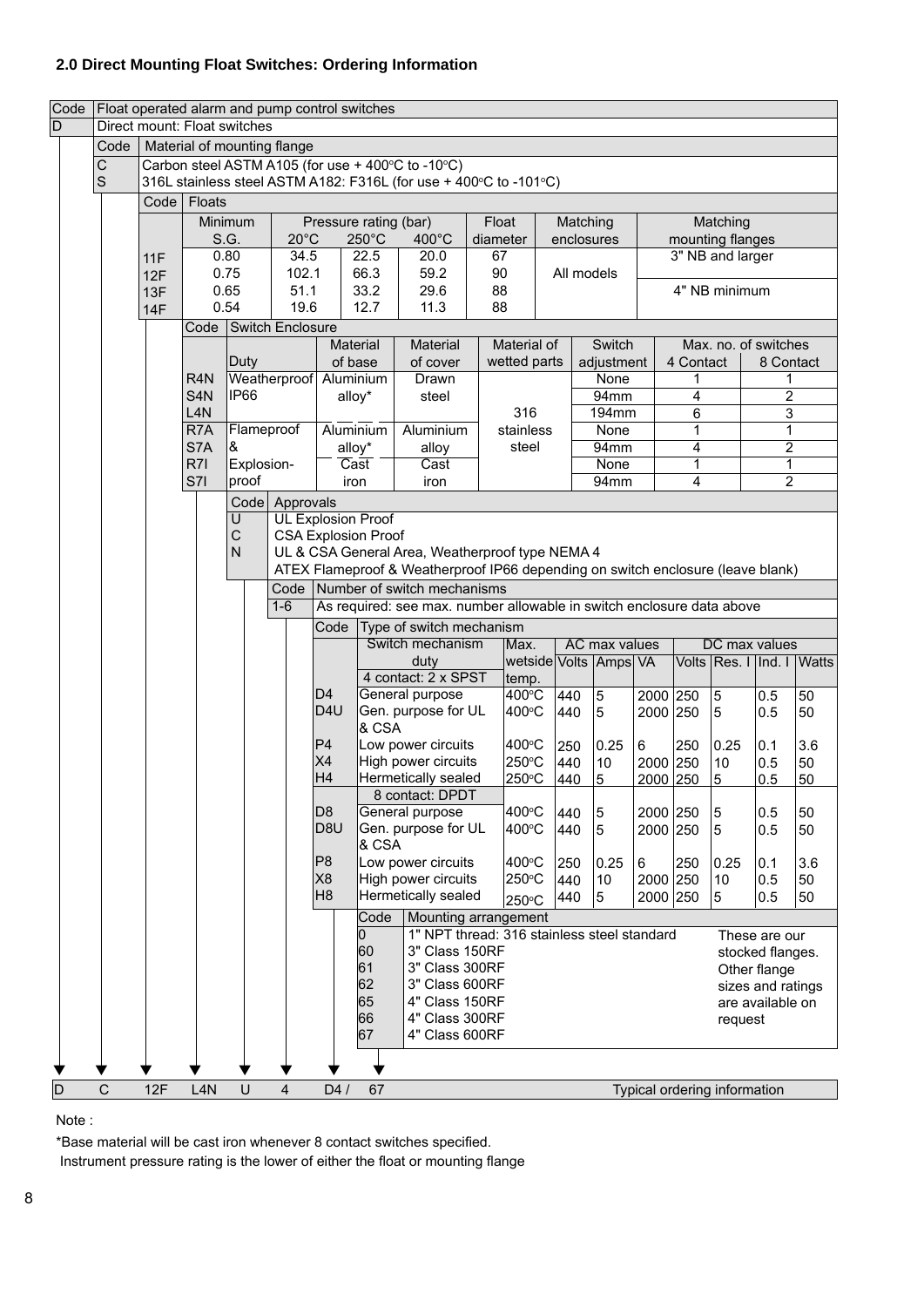### **Direct Mounting Float Dimensions**

|                    |        |        | Floats for 3" NB mounting: 11F      |                           |                                              |               | Floats for 4" NB mounting: 12F, 13F, 14F |                  |  |
|--------------------|--------|--------|-------------------------------------|---------------------------|----------------------------------------------|---------------|------------------------------------------|------------------|--|
| 11F                | $H+35$ | $Ø67-$ | $H^*$<br>150                        |                           |                                              | 12F, 13F, 14F | $H+35$<br>Ø88<br>Ø90                     | $H^*$<br>160     |  |
|                    |        |        | *Float rod may be shortened to suit |                           |                                              |               | *Float rod may be shortened to suit      |                  |  |
| <b>H</b> dimension |        | 11F    | <b>Switch</b>                       | <b>Wet</b>                |                                              | 12F 13F 14F   | <b>Switch</b>                            | Wet<br>switching |  |
| when used<br>with: | min H  | max H  | adjustment                          | switching<br>differential | adjustment<br>min H<br>differential<br>max H |               |                                          |                  |  |
| <b>R4N R7A R7I</b> | 155    | 315    | None                                | 20 <sub>mm</sub>          | 155<br>415                                   |               | None                                     | 20 <sub>mm</sub> |  |
| <b>S4N S7A S7I</b> | 155    | 315    | 94 <sub>mm</sub>                    | 104mm max.                | 155                                          | 415           | 94 <sub>mm</sub>                         | 104mm max.       |  |
| L <sub>4</sub> N   |        |        |                                     |                           | 155<br>415<br>194mm<br>214mm max.            |               |                                          |                  |  |

### **Switch Enclosures**



### **Switch Mechanisms**

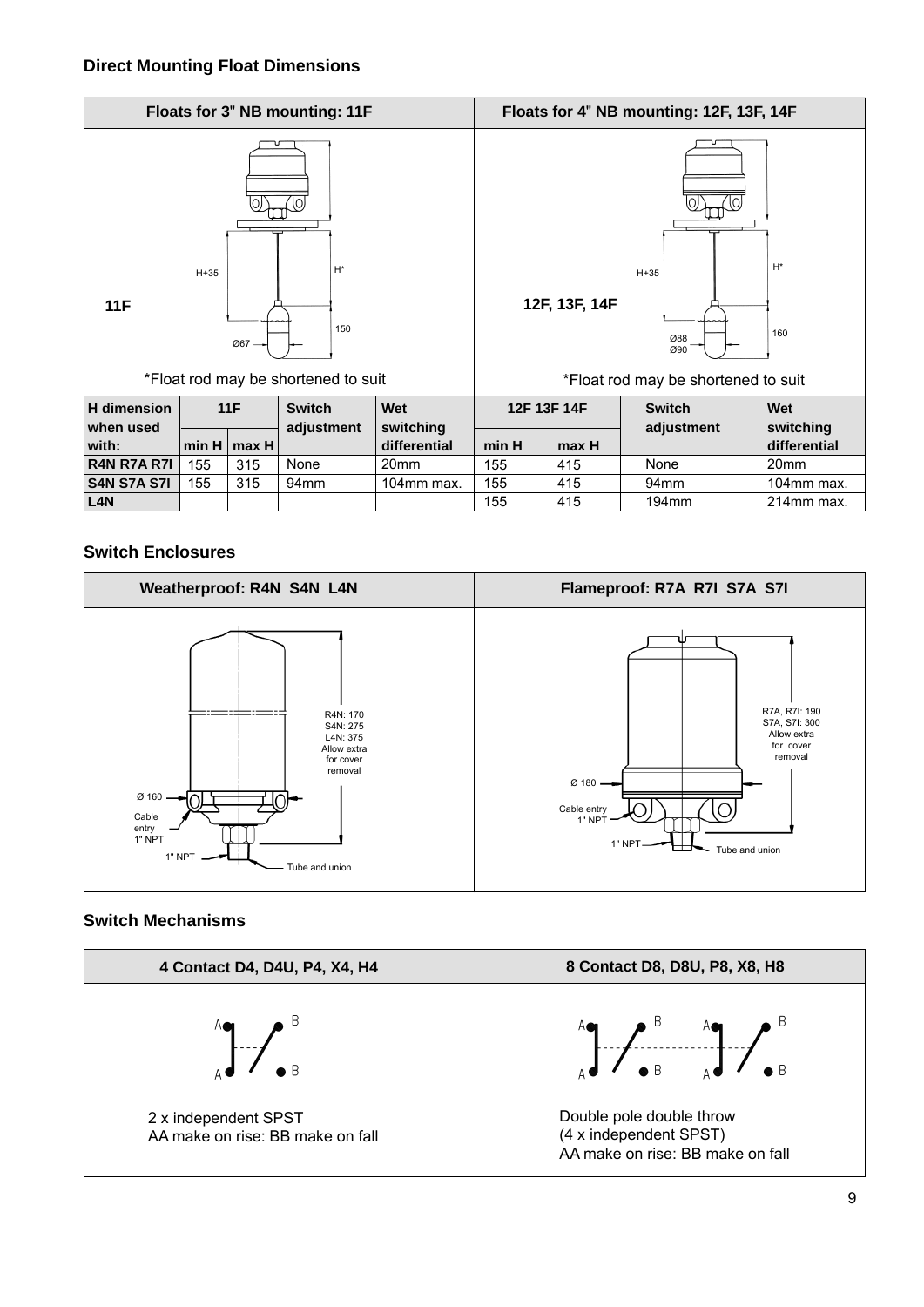### **3.0 Carbon Steel Chamber Mounted Controls: Ordering Information**

| Code<br>$\overline{\mathsf{B}}$ |             |            | Chamber mounted controls                   |                  |                                           |                  |                     |              | Bottle Style: Float sealed inside chamber during manufacture                    |                            |                             |          |                                    |                |                        |                      |                           |                           |
|---------------------------------|-------------|------------|--------------------------------------------|------------------|-------------------------------------------|------------------|---------------------|--------------|---------------------------------------------------------------------------------|----------------------------|-----------------------------|----------|------------------------------------|----------------|------------------------|----------------------|---------------------------|---------------------------|
| X                               |             |            |                                            |                  |                                           |                  |                     |              | Flanged Style: Float may be removed from chamber for routine maintenance        |                            |                             |          |                                    |                |                        |                      |                           |                           |
|                                 |             |            |                                            |                  | Code   Material of contruction of chamber |                  |                     |              |                                                                                 |                            |                             |          |                                    |                |                        |                      |                           |                           |
|                                 | $\mathbf C$ |            | Carbon steel: See page 15<br>Code   Floats |                  |                                           |                  |                     |              |                                                                                 |                            |                             |          |                                    |                |                        |                      |                           |                           |
|                                 |             |            |                                            |                  | Float & trim Minimum                      |                  |                     |              | Flanged style chambers (X)                                                      | Flanged process connection |                             |          |                                    |                | Thead/Sock. connection |                      |                           | <b>Chamber</b>            |
|                                 |             |            | material                                   |                  | S.G                                       |                  |                     |              | Pressure rating (bar)                                                           |                            | Pressure rating (bar)       |          |                                    |                | Pressure rating (bar)  |                      |                           | body                      |
|                                 |             |            |                                            |                  |                                           |                  | $20^{\circ}$ C      | 250°C        | $400^{\circ}$ C                                                                 | $20^{\circ}$ C             | 250°C                       |          | $400^{\circ}$ C                    | $20^{\circ}$ C | 250°C                  | 400°C                |                           | size                      |
|                                 |             | 11F        |                                            |                  | 0.80                                      |                  | 34.5                | 22.5         | 20.0                                                                            | 30.1                       | 22.5                        |          | 20.0                               | 30.1           | 22.5                   | 20.0                 |                           | 3" N.B.                   |
|                                 |             | 12F<br>13F | 316<br>stainless                           |                  | 0.75<br>0.65                              |                  | 102.1<br>51.1       | 66.3<br>33.2 | 59.2<br>29.6                                                                    | 88.8<br>44.6               | 66.3<br>33.2                |          | 59.2<br>29.6                       | 88.8<br>44.6   | 66.3<br>33.2           | 59.2<br>29.6         |                           |                           |
|                                 |             | 14F        | steel                                      |                  | 0.54                                      |                  | 19.6                | 12.1         | 6.5                                                                             | 17.1                       | 12.7                        |          | 6.5                                | 17.1           | 12.7                   | 6.5                  |                           | 4" N.B.                   |
|                                 |             | 17D        |                                            |                  | 0.40                                      |                  | 102.1               | 66.3         | 59.2                                                                            | 88.8                       | 66.3                        |          | 59.2                               | 88.8           | 66.3                   | 59.2                 |                           |                           |
|                                 |             |            |                                            |                  | Code Switch Enclosure                     |                  |                     |              |                                                                                 |                            |                             |          |                                    |                |                        |                      |                           |                           |
|                                 |             |            |                                            |                  |                                           |                  |                     | Material of  |                                                                                 | Material of                |                             |          | Switch                             |                |                        | Max. no. of switches |                           |                           |
|                                 |             |            |                                            |                  | Duty                                      |                  | Base                |              | Cover                                                                           | wetted parts               |                             |          | adjustment                         |                | 4 Contact              |                      |                           | 8 Contact                 |
|                                 |             |            | R <sub>4</sub> N                           |                  | Weatherproof<br>IP66                      |                  | Aluminium           |              | Drawn                                                                           | 316                        |                             |          | None                               |                | 1<br>4                 |                      | $\overline{2}$            |                           |
|                                 |             |            | S <sub>4</sub> N<br>R7A                    |                  |                                           |                  | alloy*<br>Aluminium |              | steel<br>Aluminium                                                              | stainless<br>steel         |                             |          | 94mm<br>None                       |                | 1                      |                      |                           | 1                         |
|                                 |             |            | S7A                                        |                  | Flameproof                                |                  | alloy*              |              | alloy                                                                           |                            |                             |          | 94mm                               |                | 4                      |                      |                           | $\overline{2}$            |
|                                 |             |            | R7I                                        |                  | &                                         |                  | Cast                |              | Cast                                                                            |                            |                             |          | None                               |                | 1                      |                      |                           | $\mathbf{1}$              |
|                                 |             |            | S7I                                        |                  | Explosionproof                            |                  | iron                |              | iron                                                                            |                            |                             |          | 94mm                               |                | 4                      |                      |                           | $\overline{2}$            |
|                                 |             |            |                                            | Code             | Approvals                                 |                  |                     |              |                                                                                 |                            |                             |          |                                    |                |                        |                      |                           |                           |
|                                 |             |            |                                            | U                | <b>UL Explosion Proof</b>                 |                  |                     |              |                                                                                 |                            |                             |          |                                    |                |                        |                      |                           |                           |
|                                 |             |            |                                            | $\mathsf C$<br>N | <b>CSA Explosion Proof</b>                |                  |                     |              | UL & CSA General Area, Weatherproof type NEMA 4                                 |                            |                             |          |                                    |                |                        |                      |                           |                           |
|                                 |             |            |                                            |                  |                                           |                  |                     |              | ATEX Flameproof & Weatherproof IP66 depending on switch enclosure (leave blank) |                            |                             |          |                                    |                |                        |                      |                           |                           |
|                                 |             |            |                                            |                  | Code                                      |                  |                     |              | Number of switch mechanisms                                                     |                            |                             |          |                                    |                |                        |                      |                           |                           |
|                                 |             |            |                                            |                  | $1 - 4$                                   |                  |                     |              | As required: see max. number allowable in switch enclosure and float data above |                            |                             |          |                                    |                |                        |                      |                           |                           |
|                                 |             |            |                                            |                  |                                           |                  |                     |              | Code   Type of switch mechanism                                                 |                            |                             |          |                                    |                |                        |                      |                           |                           |
|                                 |             |            |                                            |                  |                                           |                  |                     |              | Switch mechanism                                                                |                            | Max. wetside                |          | A.C. max. values                   |                |                        | D.C. max. values     |                           |                           |
|                                 |             |            |                                            |                  |                                           |                  |                     |              | duty                                                                            |                            | <b>Volts</b><br>temperature |          | Amps                               | VA             |                        |                      |                           | Volts Res. I Ind. I Watts |
|                                 |             |            |                                            |                  |                                           |                  |                     |              | 4 Contact: 2 × SPST                                                             |                            |                             |          |                                    |                |                        |                      |                           |                           |
|                                 |             |            |                                            |                  |                                           | D <sub>4</sub>   |                     |              | General purpose                                                                 |                            | $400^{\circ}$ C             | 440      | 5                                  | 2000           | 250                    | 5                    | 0.5                       | 50                        |
|                                 |             |            |                                            |                  |                                           | D <sub>4</sub> U |                     |              | Gen. purpose for UL &                                                           |                            | 400°C                       | 440      | 5                                  | 2000           | 250                    | 5                    | 0.5                       | 50                        |
|                                 |             |            |                                            |                  |                                           | P4               | <b>CSA</b>          |              | Low power circuits                                                              |                            | 400°C                       | 250      | 0.25                               | 6              | 250                    | 0.25                 | 0.1                       | 3.6                       |
|                                 |             |            |                                            |                  |                                           | X4               |                     |              | High power circuits                                                             |                            | 250°C                       | 440      | 10                                 | 2000           | 250                    | 10                   | 0.5                       | 50                        |
|                                 |             |            |                                            |                  |                                           | H4               |                     |              | Hermetically sealed                                                             |                            | 250°C                       | 440      | 5                                  | 2000           | 250                    | 5                    | 0.5                       | 50                        |
|                                 |             |            |                                            |                  |                                           |                  |                     |              | 8 Contact: DPDT                                                                 |                            |                             |          |                                    |                |                        |                      |                           |                           |
|                                 |             |            |                                            |                  |                                           | D <sub>8</sub>   |                     |              | General purpose                                                                 |                            | $400^{\circ}$ C             | 440      | 5                                  | 2000           | 250                    | 5                    | 0.5                       | 50                        |
|                                 |             |            |                                            |                  |                                           | D8U              |                     |              | Gen. purpose for UL &                                                           |                            | 400°C                       | 440      | 5                                  | 2000           | 250                    | 5                    | 0.5                       | 50                        |
|                                 |             |            |                                            |                  |                                           | P <sub>8</sub>   | <b>CSA</b>          |              |                                                                                 |                            | 400°C                       | 250      | 0.25                               | 6              | 250                    | 0.25                 | 0.1                       | 3.6                       |
|                                 |             |            |                                            |                  |                                           | X <sub>8</sub>   |                     |              | Low power circuits<br>High power circuits                                       |                            | 250°C                       | 440      | 10                                 | 2000           | 250                    | 10                   | 0.5                       | 50                        |
|                                 |             |            |                                            |                  |                                           | H <sub>8</sub>   |                     |              | Hermetically sealed                                                             |                            | 250°C                       | 440      | 5                                  | 2000           | 250                    | 5                    | 0.5                       | 50                        |
|                                 |             |            |                                            |                  |                                           |                  | Code                |              | Process connection configuration                                                |                            |                             |          |                                    |                |                        |                      |                           |                           |
|                                 |             |            |                                            |                  |                                           |                  | 1                   |              | Side/bottom                                                                     |                            |                             |          |                                    |                |                        |                      |                           |                           |
|                                 |             |            |                                            |                  |                                           |                  | 2                   |              | Side/side with 1" NPT drain<br>Process connection size & rating                 |                            |                             |          |                                    |                |                        |                      |                           |                           |
|                                 |             |            |                                            |                  |                                           |                  |                     |              | Code  <br>Chamber: 3" & 4" N.B.                                                 |                            |                             |          | Code Chamber: 4" N.B.only          |                |                        |                      | These are our             |                           |
|                                 |             |            |                                            |                  |                                           |                  |                     | 01           | 1" N.P.T.: 316 s/s Std.                                                         |                            | 21                          |          | 11/2" Class 150 RF                 |                |                        |                      | stocked sizes.            |                           |
|                                 |             |            |                                            |                  |                                           |                  |                     | 11           | 1" Class 150 RF                                                                 |                            |                             | 22       | 11/2" Class 300 RF                 |                |                        |                      | Other flange              |                           |
|                                 |             |            |                                            |                  |                                           |                  |                     | 12           | 1" Class 300 RF                                                                 |                            |                             | 23       | 11/2" Class 600 RF                 |                |                        |                      | sizes and ratings         |                           |
|                                 |             |            |                                            |                  |                                           |                  |                     | 13           | 1" Class 600 RF                                                                 |                            |                             | 25       | <b>DN40 PN16</b>                   |                |                        |                      | are available             |                           |
|                                 |             |            |                                            |                  |                                           |                  |                     | 15<br>16     | <b>DN25 PN16</b><br><b>DN25 PN25</b>                                            |                            |                             | 31<br>32 | 2" Class 150 RF<br>2" Class 300 RF |                |                        |                      | on request.<br>Instrument |                           |
|                                 |             |            |                                            |                  |                                           |                  |                     | 17           | <b>DN25 PN40</b>                                                                |                            |                             | 33       | 2" Class 600 RF                    |                |                        | pressure             |                           |                           |
|                                 |             |            |                                            |                  |                                           |                  |                     | 18           | <b>DN25 PN64</b>                                                                |                            |                             | 35       | <b>DN50 PN16</b>                   |                |                        |                      |                           | rating is the lower       |
|                                 |             |            |                                            |                  |                                           |                  |                     | 19           | <b>DN25 PN100</b>                                                               |                            |                             | 36       | <b>DN50 PN25</b>                   |                |                        |                      | of either the float       |                           |
|                                 |             |            |                                            |                  |                                           |                  |                     |              |                                                                                 |                            |                             | 37       | <b>DN50 PN40</b>                   |                |                        |                      |                           | or process flange.        |
| X                               | $\mathsf C$ | 14F        | S7A                                        |                  | $\overline{2}$                            | $D4$ /           | $\overline{2}$      | 01           |                                                                                 |                            |                             |          | Typical ordering information       |                |                        |                      |                           |                           |
|                                 |             |            |                                            |                  |                                           |                  |                     |              |                                                                                 |                            |                             |          |                                    |                |                        |                      |                           |                           |

Note:

\* Base material will be cast iron whenever 8 contact switches are specified.

State process connection centres when ordering. See page 14 for standard dimensions. Instrument pressure rating is the lower of either the float or the process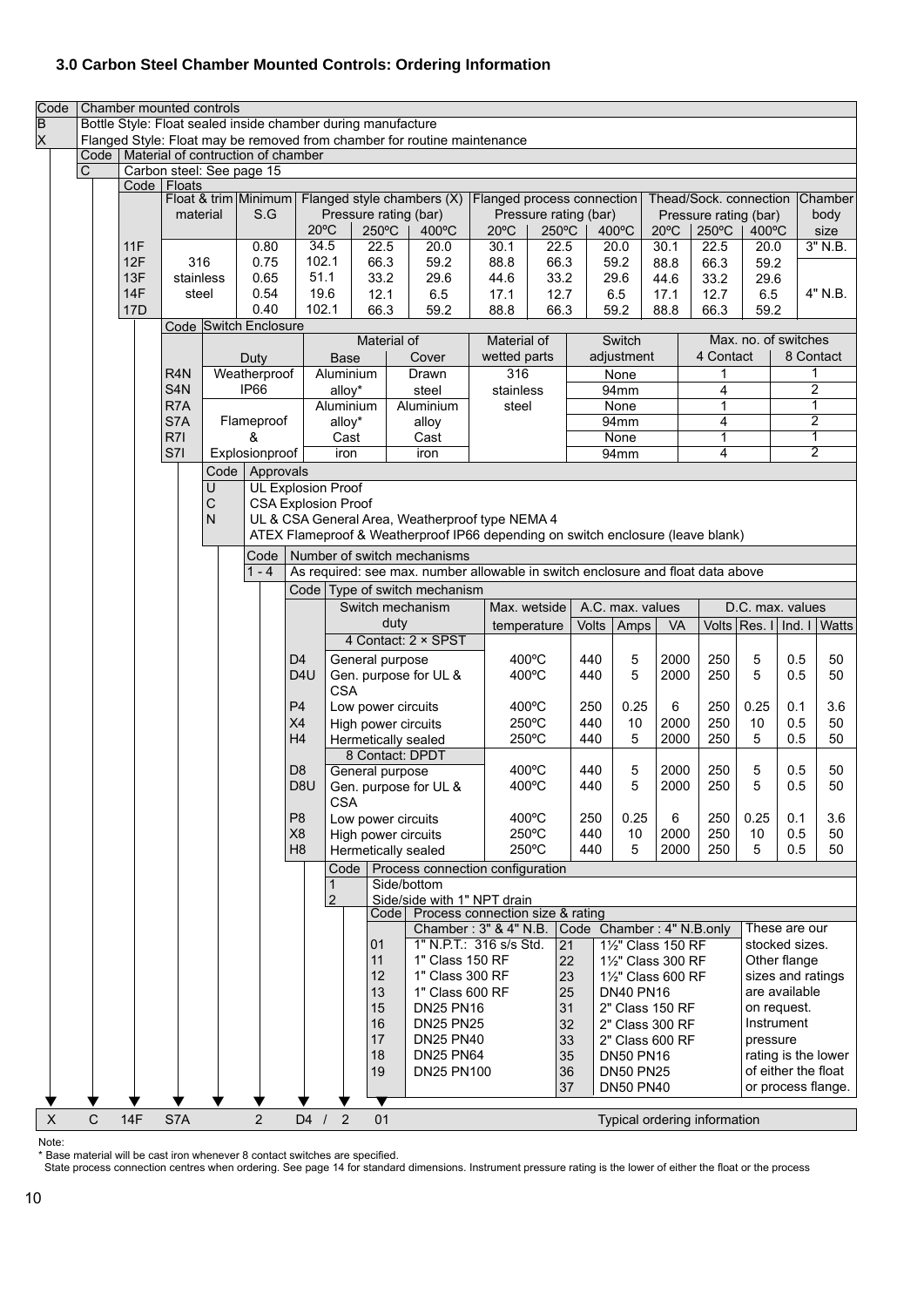**Chamber Type and Material of Construction**



Float is sealed inside chamber during manufacture

Float may be removed from chamber for routine maintenance, cleaning or inspection



Side and Bottom - 1 Side and Side with Drain - 2 **Reduction** <u>minima</u> middhin middhin **TERROR TERROR**  $\overline{\text{conv}}$  and سسسس 4<del>. . . . . . . . . . .</del> ٦

Chamber dimensions, operating levels and technical data are given on page 14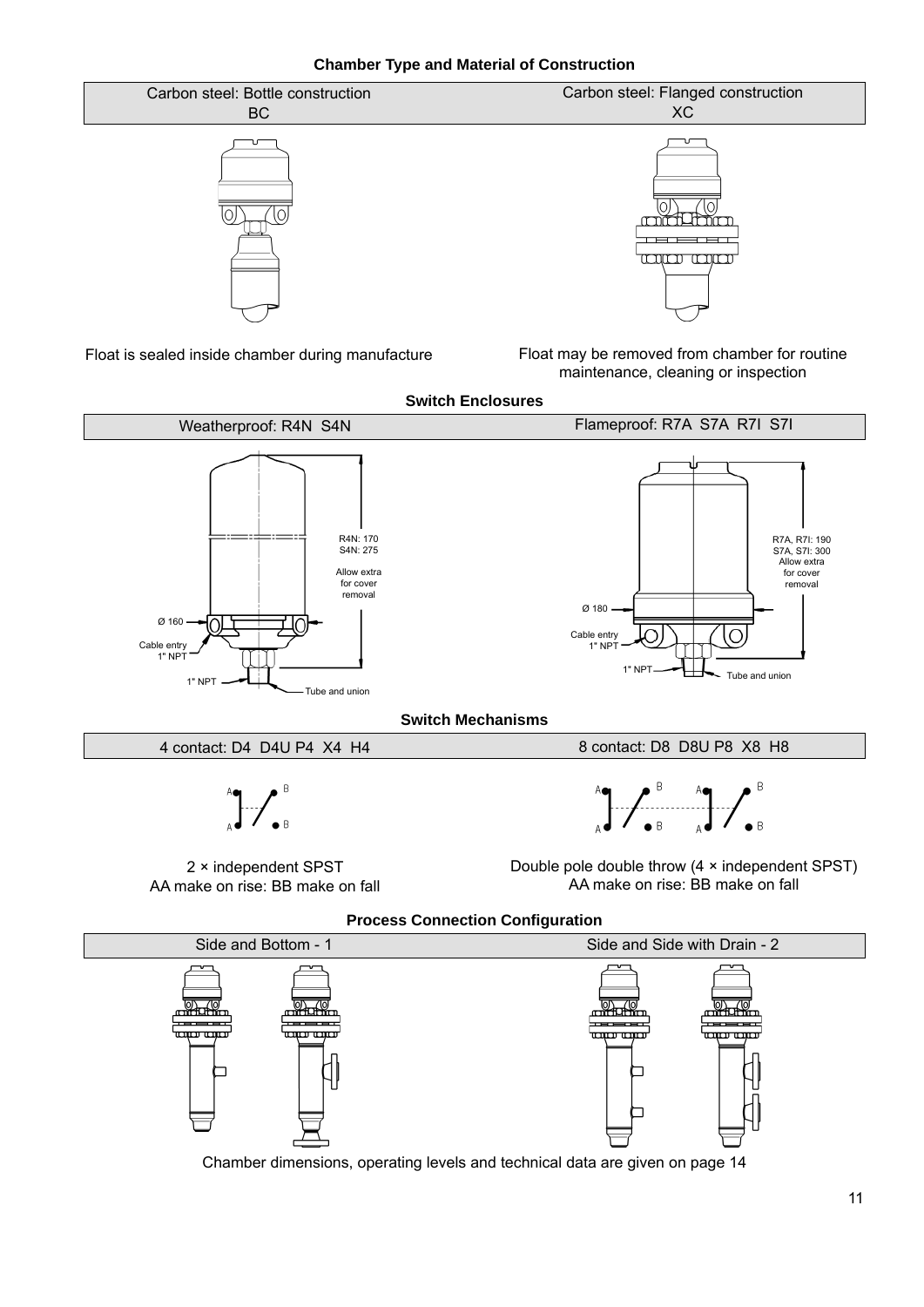### 4.0 316L Stainless Steel Chamber Mounted Controls: Ordering Information

|                     | Code Chamber mounted controls<br>Bottle Style: Float sealed inside chamber during manufacture |                   |                                         |                |                         |                                                                                                                       |                |                                                         |                                                                                       |                                        |              |              |                              |                |                       |              |                                    |              |
|---------------------|-----------------------------------------------------------------------------------------------|-------------------|-----------------------------------------|----------------|-------------------------|-----------------------------------------------------------------------------------------------------------------------|----------------|---------------------------------------------------------|---------------------------------------------------------------------------------------|----------------------------------------|--------------|--------------|------------------------------|----------------|-----------------------|--------------|------------------------------------|--------------|
| $\overline{B}$<br>X |                                                                                               |                   |                                         |                |                         |                                                                                                                       |                |                                                         | Flanged Style: Float may be removed from chamber for routine maintenance              |                                        |              |              |                              |                |                       |              |                                    |              |
|                     |                                                                                               |                   | Code Material of contruction of chamber |                |                         |                                                                                                                       |                |                                                         |                                                                                       |                                        |              |              |                              |                |                       |              |                                    |              |
|                     | lS                                                                                            |                   | 316L stainless steel: see page 15       |                |                         |                                                                                                                       |                |                                                         |                                                                                       |                                        |              |              |                              |                |                       |              |                                    |              |
|                     |                                                                                               |                   | Code Floats                             |                |                         |                                                                                                                       |                |                                                         |                                                                                       |                                        |              |              |                              |                |                       |              |                                    |              |
|                     |                                                                                               |                   | Float & trim                            |                | Min.                    |                                                                                                                       |                |                                                         | Flanged style chambers (X) Flanged process connection Thread/Sock. connection Chamber |                                        |              |              |                              |                |                       |              |                                    |              |
|                     |                                                                                               |                   | material                                |                | S.G                     |                                                                                                                       |                | Pressure rating (bar)                                   |                                                                                       | Pressure rating (bar)                  |              |              |                              |                | Pressure rating (bar) |              |                                    | body         |
|                     |                                                                                               |                   |                                         |                |                         |                                                                                                                       | $20^{\circ}$ C | $250^{\circ}$ C                                         | 400°C                                                                                 | $20^{\circ}$ C                         | 250°C        |              | 400°C                        | $20^{\circ}$ C | 250°C                 |              | 400°C                              | size         |
|                     |                                                                                               | 12F               | 316                                     |                | 0.75                    |                                                                                                                       | 82.7           | 54.9                                                    | 48.6                                                                                  | 82.7                                   | 54.9         |              | 48.6                         | 88.8           | 66.3                  |              | 59.2                               |              |
|                     |                                                                                               | 13F<br><b>14F</b> | stainless                               |                | 0.65                    |                                                                                                                       | 41.4           | 27.5                                                    | 24.3<br>6.5                                                                           | 41.4<br>15.9                           | 27.5<br>10.5 |              | 24.3<br>6.5                  | 44.6           | 33.2                  |              | 29.6                               | 4" N.B.      |
|                     |                                                                                               | 17 <sub>D</sub>   | steel                                   |                | 0.54<br>0.40            |                                                                                                                       | 15.9<br>82.7   | 10.5<br>54.9                                            | 48.6                                                                                  | 82.7                                   | 54.9         |              | 48.6                         | 17.1<br>88.8   | 12.7<br>66.3          |              | 11.3<br>59.2                       |              |
|                     |                                                                                               |                   | Code                                    |                | <b>Switch Enclosure</b> |                                                                                                                       |                |                                                         |                                                                                       |                                        |              |              |                              |                |                       |              |                                    |              |
|                     |                                                                                               |                   |                                         |                |                         |                                                                                                                       |                |                                                         | Material of                                                                           | Material of                            |              |              | Switch                       |                |                       |              | Max. no. of switches               |              |
|                     |                                                                                               |                   |                                         |                | Duty                    |                                                                                                                       |                | Base                                                    | Cover                                                                                 | wetted parts                           |              |              | adjustment                   |                | 4 Contact             |              | 8 Contact                          |              |
|                     |                                                                                               |                   | R <sub>4</sub> N                        |                | Weatherproof            |                                                                                                                       |                | Aluminium                                               | Drawn                                                                                 |                                        |              |              | None                         |                |                       |              | 1                                  |              |
|                     |                                                                                               |                   | S <sub>4N</sub>                         |                | IP <sub>66</sub>        |                                                                                                                       |                | alloy*                                                  | steel                                                                                 | 316                                    |              |              | 94mm                         |                | 4                     |              | $\overline{2}$                     |              |
|                     |                                                                                               |                   | R7A                                     |                |                         |                                                                                                                       |                | Aluminium                                               | Aluminium                                                                             | stainless                              |              |              | None                         |                | 1                     |              | 1                                  |              |
|                     |                                                                                               |                   | S7A                                     |                | Flameproof<br>&         |                                                                                                                       |                | alloy*                                                  | alloy                                                                                 | steel                                  |              |              | 94mm                         |                | 4                     |              | $\overline{2}$                     |              |
|                     |                                                                                               |                   | R7I                                     |                | Explosionproof          |                                                                                                                       |                | Cast                                                    | Cast                                                                                  |                                        |              |              | None                         |                | 1                     |              | $\mathbf{1}$                       |              |
|                     |                                                                                               |                   | S7I                                     |                |                         |                                                                                                                       |                | iron                                                    | iron                                                                                  |                                        |              |              | 94mm                         |                | 4                     |              | $\overline{2}$                     |              |
|                     |                                                                                               |                   |                                         |                | Code   Approvals        |                                                                                                                       |                |                                                         |                                                                                       |                                        |              |              |                              |                |                       |              |                                    |              |
|                     |                                                                                               |                   |                                         | U<br>С         |                         |                                                                                                                       |                | <b>UL Explosion Proof</b><br><b>CSA Explosion Proof</b> |                                                                                       |                                        |              |              |                              |                |                       |              |                                    |              |
|                     |                                                                                               |                   |                                         | $\overline{N}$ |                         |                                                                                                                       |                |                                                         | UL & CSA General Area, Weatherproof type NEMA 4                                       |                                        |              |              |                              |                |                       |              |                                    |              |
|                     |                                                                                               |                   |                                         |                |                         |                                                                                                                       |                |                                                         |                                                                                       |                                        |              |              |                              |                |                       |              |                                    |              |
|                     |                                                                                               |                   |                                         |                |                         | ATEX Flameproof & Weatherproof IP66 depending on switch enclosure (leave blank)<br>Code   Number of switch mechanisms |                |                                                         |                                                                                       |                                        |              |              |                              |                |                       |              |                                    |              |
|                     |                                                                                               |                   |                                         |                | $1 - 4$                 |                                                                                                                       |                |                                                         | As required: see max. number allowable in switch enclosure and float data above       |                                        |              |              |                              |                |                       |              |                                    |              |
|                     |                                                                                               |                   |                                         |                |                         |                                                                                                                       |                |                                                         | Code   Type of switch mechanism                                                       |                                        |              |              |                              |                |                       |              |                                    |              |
|                     |                                                                                               |                   |                                         |                |                         |                                                                                                                       |                |                                                         | Switch mechanism<br>duty                                                              | Max. wetside<br>temperature            |              | <b>Volts</b> | A.C. max. values<br>Amps     | VA             |                       | Volts Res. I | D.C. max. values<br>Ind. 1         | <b>Watts</b> |
|                     |                                                                                               |                   |                                         |                |                         |                                                                                                                       |                |                                                         | 4 Contact: 2 × SPST                                                                   |                                        |              |              |                              |                |                       |              |                                    |              |
|                     |                                                                                               |                   |                                         |                |                         | D <sub>4</sub>                                                                                                        |                | General purpose                                         |                                                                                       | 400°C                                  |              | 440          | 5                            | 2000           | 250                   | 5            | 0.5                                | 50           |
|                     |                                                                                               |                   |                                         |                |                         | D <sub>4</sub> U                                                                                                      |                |                                                         | Gen. purpose for UL                                                                   | 400°C                                  |              | 440          | 5                            | 2000           | 250                   | 5            | 0.5                                | 50           |
|                     |                                                                                               |                   |                                         |                |                         |                                                                                                                       |                | and CSA                                                 |                                                                                       |                                        |              |              |                              |                |                       |              |                                    |              |
|                     |                                                                                               |                   |                                         |                |                         | P <sub>4</sub>                                                                                                        |                |                                                         | Low power circuits                                                                    | $400^{\circ}$ C                        |              | 440          | 0.25                         | 6              | 250                   | 0.25         | 0.1                                | 3.6          |
|                     |                                                                                               |                   |                                         |                |                         | X4                                                                                                                    |                |                                                         | High power circuits                                                                   | 250°C                                  |              | 250          | 10                           | 2000           | 250                   | 10           | 0.5                                | 50           |
|                     |                                                                                               |                   |                                         |                |                         | H <sub>4</sub>                                                                                                        |                |                                                         | Hermetically sealed<br>8 Contact: DPDT                                                | 250°C                                  |              | 440          | 5                            | 2000           | 250                   | 5            | 0.5                                | 50           |
|                     |                                                                                               |                   |                                         |                |                         | D <sub>8</sub>                                                                                                        |                | General purpose                                         |                                                                                       | 400°C                                  |              | 440          | 5                            | 2000           | 250                   | 5            | 0.5                                | 50           |
|                     |                                                                                               |                   |                                         |                |                         | D <sub>8</sub> U                                                                                                      |                |                                                         | Gen. purpose for UL                                                                   | 400°C                                  |              | 440          | 5                            | 2000           | 250                   | 5            | 0.5                                | 50           |
|                     |                                                                                               |                   |                                         |                |                         |                                                                                                                       |                | and CSA                                                 |                                                                                       |                                        |              |              |                              |                |                       |              |                                    |              |
|                     |                                                                                               |                   |                                         |                |                         | P <sub>8</sub>                                                                                                        |                |                                                         | Low power circuits                                                                    | 400°C                                  |              | 250          | 0.25                         | 6              | 250                   | 0.25         | 0.1                                | 3.6          |
|                     |                                                                                               |                   |                                         |                |                         | X <sub>8</sub>                                                                                                        |                |                                                         | High power circuits                                                                   | 250°C                                  |              | 440          | 10                           | 2000           | 250                   | 10           | 0.5                                | 50           |
|                     |                                                                                               |                   |                                         |                |                         | H <sub>8</sub>                                                                                                        |                |                                                         | Hermetically sealed                                                                   | 250°C                                  |              | 440          | 5                            | 2000           | 250                   | 5            | 0.5                                | 50           |
|                     |                                                                                               |                   |                                         |                |                         |                                                                                                                       |                |                                                         | Code Process connection configuration<br>Side/bottom                                  |                                        |              |              |                              |                |                       |              |                                    |              |
|                     |                                                                                               |                   |                                         |                |                         |                                                                                                                       |                | 2                                                       | Side/side with 1" NPT drain                                                           |                                        |              |              |                              |                |                       |              |                                    |              |
|                     |                                                                                               |                   |                                         |                |                         |                                                                                                                       |                |                                                         | Code Process connection size & rating                                                 |                                        |              |              |                              |                |                       |              |                                    |              |
|                     |                                                                                               |                   |                                         |                |                         |                                                                                                                       |                | 01                                                      |                                                                                       | 1" N.P.T. 316 stainless steel standard |              |              |                              | 22             |                       |              | 11/2" Class 300 RF                 |              |
|                     |                                                                                               |                   |                                         |                |                         |                                                                                                                       |                | 11                                                      |                                                                                       | 1" Class 150 RF                        |              |              |                              | 23             |                       |              | 11/2" Class 600 RF                 |              |
|                     |                                                                                               |                   |                                         |                |                         |                                                                                                                       |                | 12<br>13                                                |                                                                                       | 1" Class 300 RF<br>1" Class 600 RF     |              |              |                              | 31             |                       |              | 2" Class 150 RF                    |              |
|                     |                                                                                               |                   |                                         |                |                         |                                                                                                                       |                | 21                                                      |                                                                                       | 11/2" Class 150 RF                     |              |              |                              | 32<br>33       |                       |              | 2" Class 300 RF<br>2" Class 600 RF |              |
|                     |                                                                                               |                   |                                         |                |                         |                                                                                                                       |                |                                                         |                                                                                       |                                        |              |              |                              |                |                       |              |                                    |              |
|                     |                                                                                               |                   |                                         |                |                         |                                                                                                                       |                |                                                         |                                                                                       |                                        |              |              |                              |                |                       |              |                                    |              |
|                     |                                                                                               |                   |                                         |                |                         |                                                                                                                       |                |                                                         |                                                                                       |                                        |              |              |                              |                |                       |              |                                    |              |
| $\sf B$             | S                                                                                             | 17 <sub>D</sub>   | R <sub>4</sub> N                        | U              | $\mathbf{1}$            |                                                                                                                       | X8 /           | $\overline{2}$                                          | 33                                                                                    |                                        |              |              | Typical ordering information |                |                       |              |                                    |              |

Note:

\* Base material will be cast iron whenever 8 contact switches are specifi ed

 State process connection centres when ordering. See page 14 for standard dimensions. Instrument pressure rating is the lower of either the float or the process flange.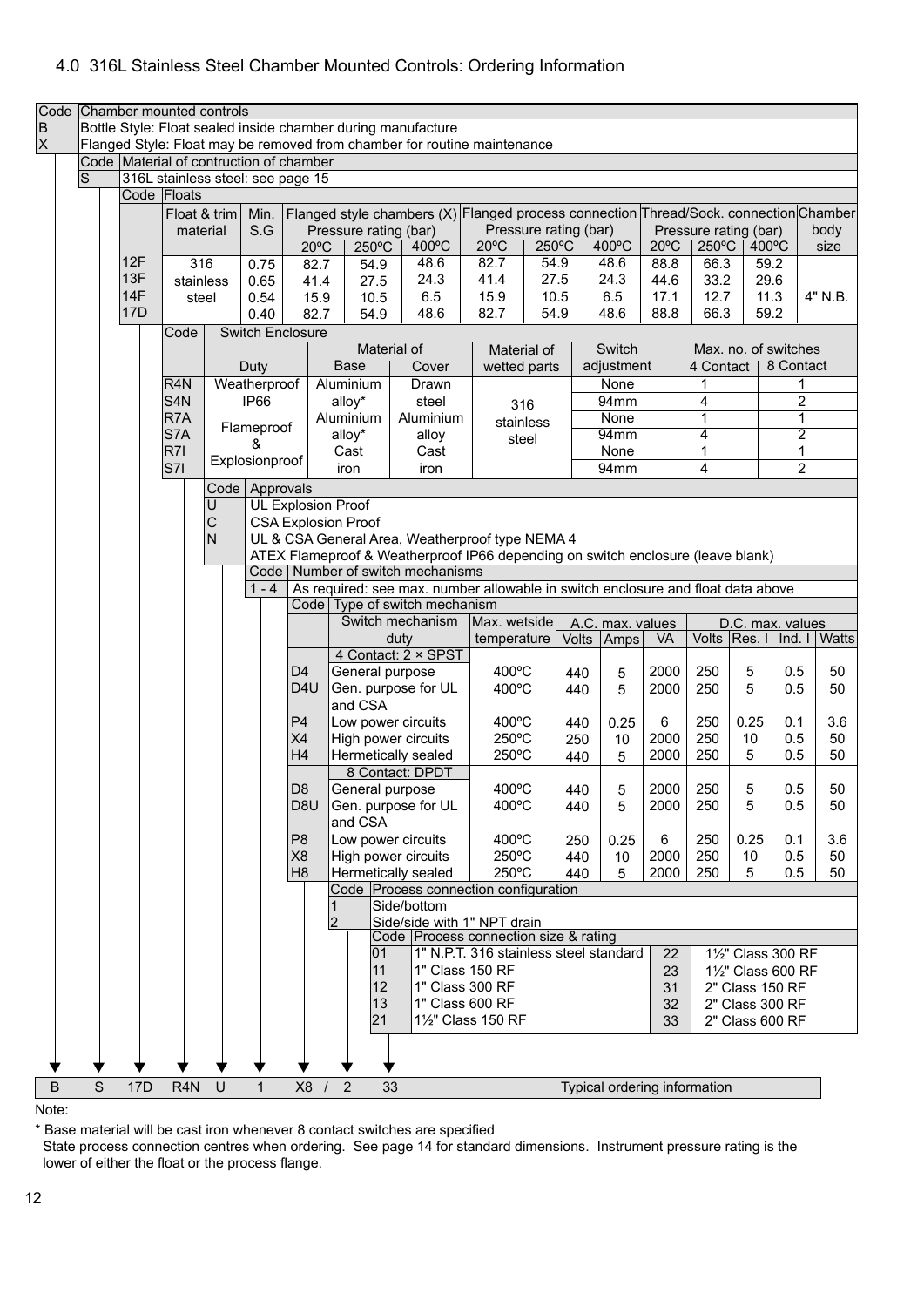**Chamber Type and Material of Construction**



Float is sealed inside chamber during manufacture

┑

Float may be removed from chamber for routine maintenance, cleaning or inspection

┑

**Switch Enclosures** Weatherproof: R4N S4N Flameproof: R7A S7A R7I S7I R7A, R7I: 190 S7A, S7I: 300 R4N: 170 S4N: 275 Allow extra for cover Allow extra for cover removal removal Ø 180 Ø 160Cable entry Cable entr 1" NPT 1" NPT 1" NPT  $\leftarrow$  Tube and union  $1"$  NPT  $\leftarrow$   $\leftarrow$   $\leftarrow$   $\leftarrow$   $\leftarrow$   $\leftarrow$   $\leftarrow$   $\leftarrow$   $\leftarrow$   $\leftarrow$   $\leftarrow$   $\leftarrow$   $\leftarrow$   $\leftarrow$   $\leftarrow$   $\leftarrow$   $\leftarrow$   $\leftarrow$   $\leftarrow$   $\leftarrow$   $\leftarrow$   $\leftarrow$   $\leftarrow$   $\leftarrow$   $\leftarrow$   $\leftarrow$   $\leftarrow$   $\leftarrow$   $\leftarrow$   $\leftarrow$   $\leftarrow$   $\leftarrow$   $\leftarrow$   $\leftarrow$   $\leftarrow$   $\$ **Switch Mechanisms** 4 contact: D4 D4U P4 X4 H4 8 contact: D8 D8U P8 X8 H8 B F B  $\overline{B}$  $\overline{B}$ 2 × independent SPST Double pole double throw (4 × independent SPST) AA make on rise: BB make on fall AA make on rise: BB make on fall **Process Connection Configuration** Side and Bottom - 1 Side and Side with Drain - 2 2000  $\frac{10}{100}$ ╫┰╈ نس س سبت سب <del>.<br>1110 cm</del> ᡃ<del>ౠ᠁</del>

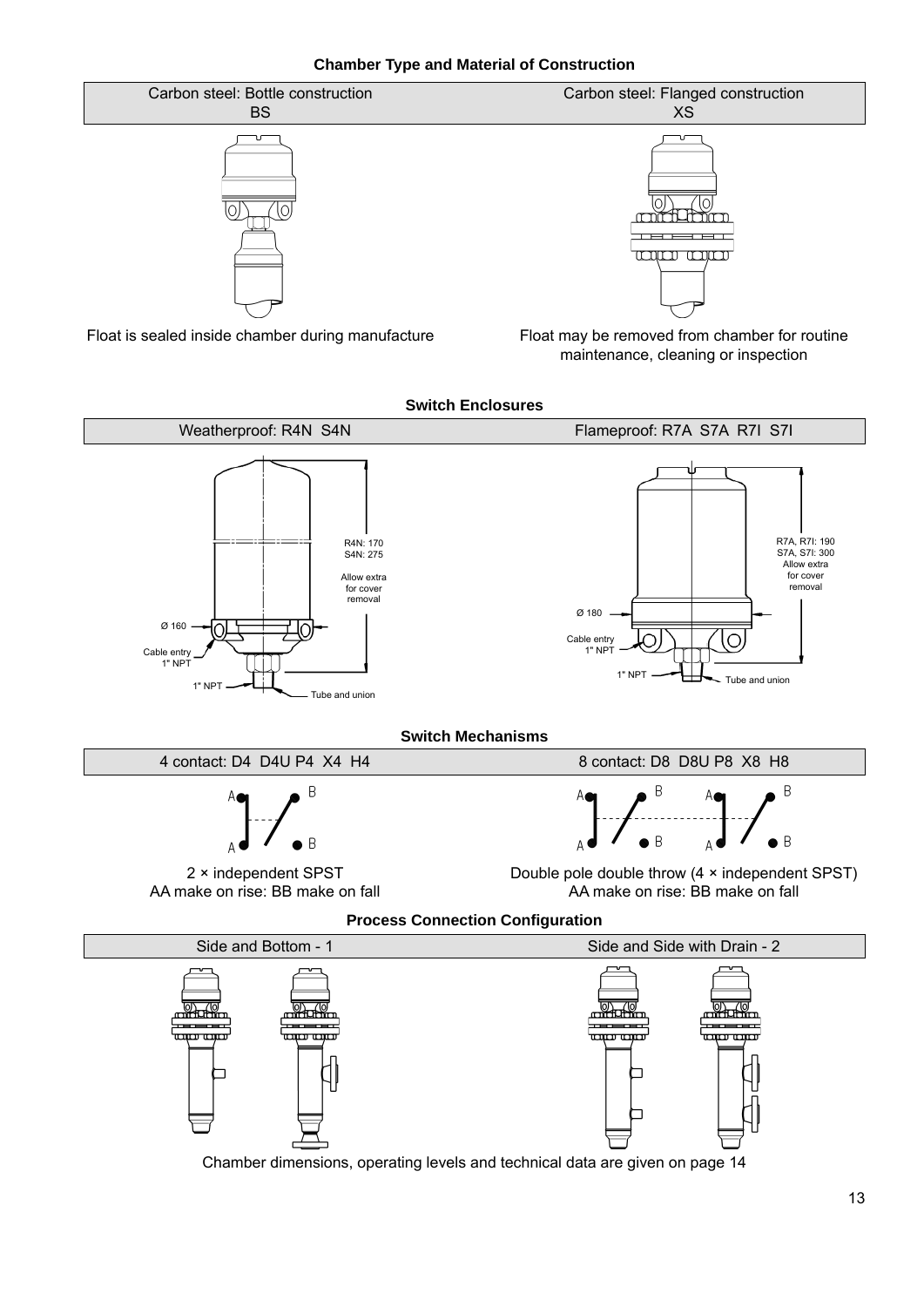### **Dimensional and Operating Level Data**

### Style 1: Side and Bottom



A

F

G

### Style 2: Side and Side



|                                                                                                                    | A                |                  | $B^*$                    | $\mathbf C$ | D                |                  |                  | E                        | F            |     |
|--------------------------------------------------------------------------------------------------------------------|------------------|------------------|--------------------------|-------------|------------------|------------------|------------------|--------------------------|--------------|-----|
| Process<br>connections                                                                                             | Single<br>switch | Multi-           | Chamber                  |             | Single<br>switch | Multi-<br>switch | Single<br>switch | Multi-<br>switch         | Chamber type |     |
|                                                                                                                    | 'R' head         | type<br>'S' head | type<br><b>BC/others</b> |             | 'R' head         | 'S' head         | 'R' head         | 'S' head   BC/BS   XC/XS |              |     |
| 1" NPT (side/bottom)                                                                                               | 300              | 385              | 76/95                    | 50          | 70               | 155              |                  |                          | 48/160       | 225 |
| 1" NPT (side/side)                                                                                                 |                  |                  | $\overline{95}$          | 50          | 70               | 155              | 271              | 356                      | 160          | 225 |
| 1" 150                                                                                                             | 356              | 441              | 110                      | 50          | 70               | 155              | 271              | 356                      | 160          | 225 |
| 1" 300                                                                                                             | 356              | 441              | 117                      | 50          | $\overline{70}$  | 155              | 271              | 356                      | 160          | 225 |
| 1" 600                                                                                                             | 356              | 441              | 123                      | 50          | 70               | 155              | 271              | 356                      | 160          | 225 |
| <b>DN25 PN16</b>                                                                                                   | 356              | 441              | 94                       | 50          | 70               | 155              | 271              | 356                      | 160          | 225 |
| <b>DN25 PN25</b>                                                                                                   | 356              | 441              | 96                       | 50          | 70               | 155              | 271              | 356                      | 160          | 225 |
| <b>DN25 PN40</b>                                                                                                   | 356              | 441              | 96                       | 50          | $\overline{70}$  | 155              | 271              | 356                      | 160          | 225 |
| <b>DN25 PN64</b>                                                                                                   | 356              | 441              | 114                      | 50          | 70               | 155              | 271              | 356                      | 160          | 225 |
| <b>DN25 PN100</b>                                                                                                  | 356              | 441              | 114                      | 50          | 70               | 155              | 271              | 356                      | 160          | 225 |
| 11/2" 150                                                                                                          | 356              | 441              | 115                      | 50          | 70               | 155              | 271              | 356                      | 160          | 225 |
| 1½" 300                                                                                                            | 356              | 441              | 121                      | 50          | 70               | 155              | 271              | 356                      | 160          | 225 |
| 1½" 600                                                                                                            | 356              | 441              | 126                      | 50          | 70               | 155              | 271              | 356                      | 160          | 225 |
| <b>DN40 PN16</b>                                                                                                   | 356              | 441              | 97                       | 50          | $\overline{70}$  | 155              | 271              | 356                      | 160          | 225 |
| 2" 150                                                                                                             | 356              | 441              | 112                      | 50          | 70               | 155              | 271              | 356                      | 160          | 225 |
| 2" 300                                                                                                             | 356              | 441              | 118                      | 50          | 70               | 155              | 271              | 356                      | 160          | 225 |
| 2" 600                                                                                                             | 356              | 441              | 129                      | 50          | 70               | 155              | 271              | 356                      | 160          | 225 |
| <b>DN50 PN16</b>                                                                                                   | 356              | 441              | 98                       | 50          | 70               | 155              | 271              | 356                      | 160          | 225 |
| <b>DN50 PN25</b>                                                                                                   | 356              | 441              | 101                      | 50          | 70               | 155              | 271              | 356                      | 160          | 225 |
| B* Dimension given is for 4" NB chamber (12F, 13F, 14F & 17D Floats). For 3" NB chamber (11F Float) subtract 13mm. |                  |                  |                          |             |                  |                  |                  |                          |              |     |
|                                                                                                                    |                  |                  |                          |             |                  |                  |                  |                          |              |     |
| Operating levels: Type 17D float in any chamber.                                                                   |                  |                  |                          |             |                  |                  |                  |                          |              |     |
| Operating S.G.                                                                                                     | 0.4              | 0.5              | 0.6                      | 0.7         | 0.8              | 0.9              | 1.0              | 1.1                      | 1.2          |     |
| Dimension C                                                                                                        | 65               | 73               | 82                       | 91          | 100              | 109              | 118              | 127                      | 136          |     |
| Dimension D                                                                                                        | 118              | 122              | 127                      | 132         | 137              | 141              | 147              | 152                      | 156          |     |

All dimensions in mm.

**Notes:** C = Highest operating liquid level <br>D (Single switch) = Reset level <br>D-C = Wet switching differential (max)  $D-C = Wet$  switching differential (max)

### **NOTE: Dimensions given are for reference only, and must be certifi ed on order.**

| Dimensional data: enclosures |                 |     |          |      |                                                                |
|------------------------------|-----------------|-----|----------|------|----------------------------------------------------------------|
| <b>Type</b>                  | Duty            |     |          |      | Height G Conduit thread* Switch adjustment Weatherproof rating |
| <b>R7A, R7I</b>              | Flameproof      | 190 | $1"$ NPT | None | IP66 to IEC60529                                               |
| <b>S7A, S7I</b>              | Explosion proof | 300 |          | 94   | (NEMA4)                                                        |
| R4N                          |                 | 170 |          | None | IP66 to IEC60529                                               |
| S4N                          | Weatherproof    | 275 | $1"$ NPT | 94   | (NEMA4)                                                        |
| L <sub>4N</sub>              |                 | 375 |          | 194  |                                                                |

\*Enclosures for use with 8 contact switch mechanisms have both conduit entries threaded, whilst those for use with 4 contact switch mechanisms have only one conduit entry.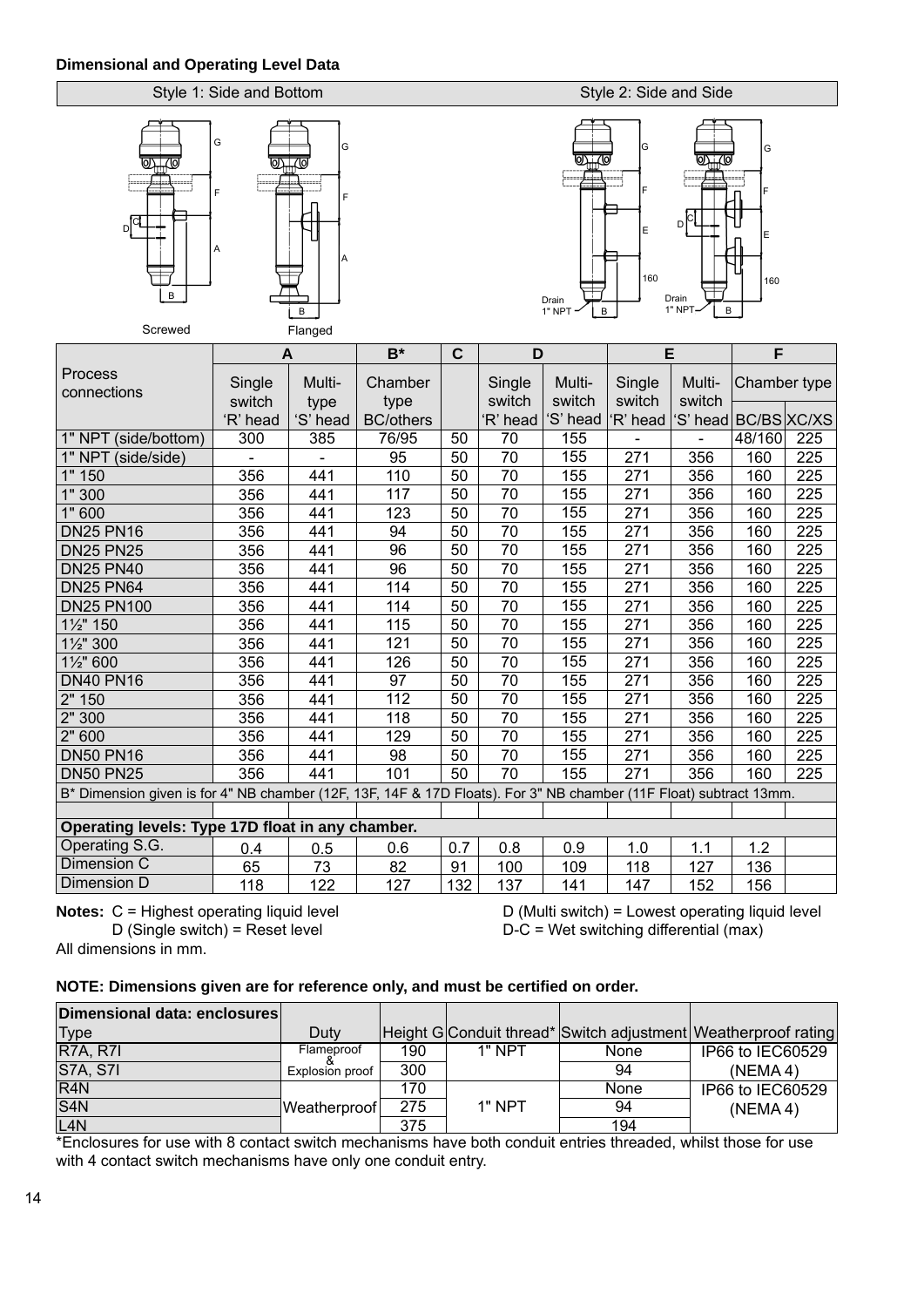### **Technical Data**

Mobrey vertical level controls are manufactured to the highest standards of quality with only certified materials: BS EN 10204 : 2004-3.1. Design of Mobrey chambers is in accordance with ASME B31.3. Relevant chambers are supplied CE marked and fully compliant with the Pressure Equipment Directive (97/23/EC).

Weld procedures approved to EN ISO 15614-1 and ASME IX, welders approved to BSEN 287-1. Circumferential and set-on branch welds are full penetration welds, with visual inspection in accordance with ASME B31.3 "normal service" requirements and our company standard 417.

All pressure retaining assemblies are hydrostatically pressure tested to a minimum of 1.43 × maximum working pressure or to flange standard requirements.

Radiography or other NDT techniques can be accommodated provided that they are specified at time of order entry.

### **Inspection**

Whilst Mobrey employ inspectors in house, unconnected with production, customers frequently ask for outside inspection. We are happy to accommodate nominated inspectors if agreed at order entry.

Some specifications require a quality control plan detailing inspection points and hold points. Mobrey will produce these QC plans for customer approval if agreed at order entry.

### **Pressure Ratings (bar)**



| <b>Material</b>      |                | Carbon steel: A105 |                 | Stainless steel: 316L |                 |                 |  |
|----------------------|----------------|--------------------|-----------------|-----------------------|-----------------|-----------------|--|
|                      | $20^{\circ}$ C | $250^{\circ}$ C    | $400^{\circ}$ C | $20^{\circ}$ C        | $250^{\circ}$ C | $400^{\circ}$ C |  |
| ASME B16.5 Class 150 | 19.6           | 12.1               | 6.5             | 15.9                  | 10.5            | 6.5             |  |
| ASME B16.5 Class 300 | 51.1           | 41.9               | 34.7            | 41.4                  | 27.5            | 24.3            |  |
| ASME B16.5 Class 600 | 102.1          | 83.9               | 69.4            | 82.7                  | 54.9            | 48.6            |  |
| IBS EN 1092-1 PN16   | 16             | 14.4               | 10.8            | 12.3                  | 7.9             | 6.8             |  |
| IBS EN 1092-1 PN25   | 25             | 22.5               | 16.9            | 19.2                  | 12.4            | 10.7            |  |
| IBS EN 1092-1 PN40   | 40             | 36                 | 27              | 30.6                  | 19.8            | 17.1            |  |

| Technical specification          |                             |                                |  |  |  |  |
|----------------------------------|-----------------------------|--------------------------------|--|--|--|--|
| <b>Materials of construction</b> | <b>Carbon steel chamber</b> | <b>Stainless steel chamber</b> |  |  |  |  |
| Chamber tube                     | ASTM A106 grade B           | ASTM A312 TP316L               |  |  |  |  |
| Top casting                      | ASTM A216                   |                                |  |  |  |  |
| Top/bottom caps                  | ASTM A105                   | ASTM A182 F316L / A403 WP316L  |  |  |  |  |
| Top cover                        | ASTM A105                   | <b>ASTM A182 F316L</b>         |  |  |  |  |
| Flanges/fittings                 | ASTM A105                   | <b>ASTM A182 F316</b>          |  |  |  |  |
| Studs                            | ASTM A193-B7                | <b>ASTM A320-L7</b>            |  |  |  |  |
| Nuts                             | ASTM A194-2H                | ASTM A194 Grade 7+S3           |  |  |  |  |
|                                  |                             |                                |  |  |  |  |

Standard carbon steel chambers +400ºC to -10ºC. Stainless steel chambers +400°C to -101°C

### **Options**

- 
- Low temperature carbon steel Ratings up to ASME Class 2500 N.A.C.E. requirements
	-

- 
- 
- Process connections to specification Cr. mo. steels N.D.T. to your specifications
- Duplex UNS31803 3.1 Identifiable certification Vent and drain connections